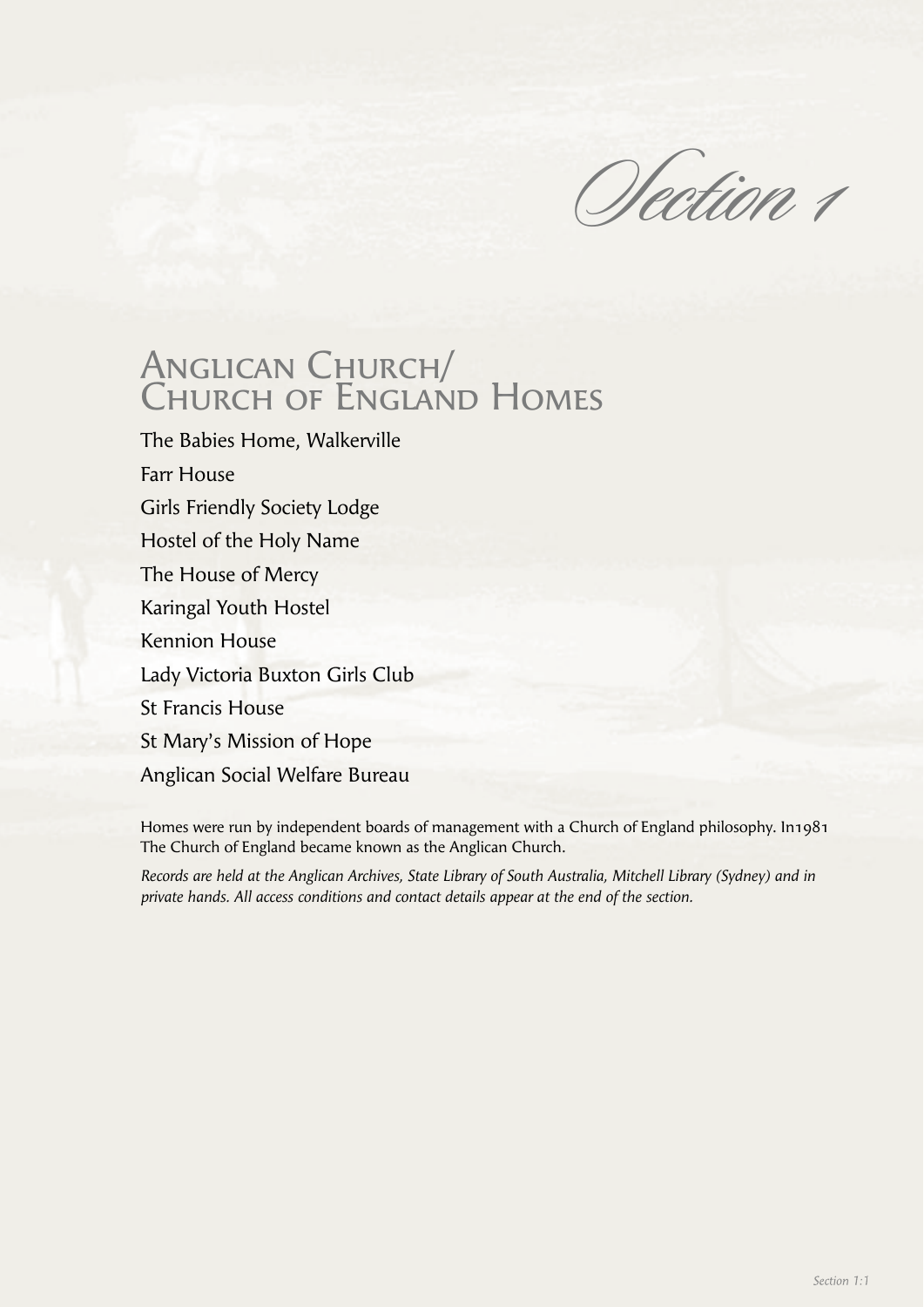The Babies Home Walkerville

*The home cannot cope with all the enquiries for adoptions. Few of the mothers are willing to part with their babies and most of the requests must be refused. Last year, however, three little boys and girls went to new homes. Some of the others went home to their parents and boys of six passed on to the Walkerville Boys' Home, while girls of the same age went to the Mitcham home. There are always new claims upon the home and new babies waiting for admittance. The News 12 October 1933*



*The Babies Home Walkerville, 1929 & 1928 Courtesy Anglican Archives*

## *GENERAL INFORMATION*

**Period of operation:** 1912-1945 **Also known as**: No other names **Run by**: Church of England **Address:** 6 Gawler Terrace, Walkerville

#### *HISTORY*

The Babies Home at Walkerville was established in 1912 as an adjunct to the House of Mercy which operated in the same suburb. While the House of Mercy was a refuge for unmarried mothers, The Babies Home focused on after-care of their babies as well as other infants in need. The House of Mercy management committee ran the home until a separate committee was formed in 1915. The leading figure in its administration was Miss Nellie Barker. In 1914 the home was caring for 14 babies. The existing cottage was replaced in the early 1920s. In 1929 it was further extended to include a new annexe named the Barker wing after Nellie Barker and her mother who provided the majority of the funding.

 *Many babies were adopted from this home. An article in 'The News', in October 1934, reported that children available for adoption from the Walkerville Babies Home were in 'such brisk demand' that the Matron of the home required the assistance of a referee in organising placements.*

In 1945, a proposal to transform the home into a Mothercraft Training Centre was rejected by the Walkerville Council. This led to the closure of the home that same year and the sale of the property. St Mary's Home for children took over the role of caring for babies in need.

*Drawn from summary history prepared by Brian Dickey for the Anglican Archives & State Library of South Australia summary history included with series list.*

#### *THE RECORDS*

- Anglican Archives
- State Library of South Australia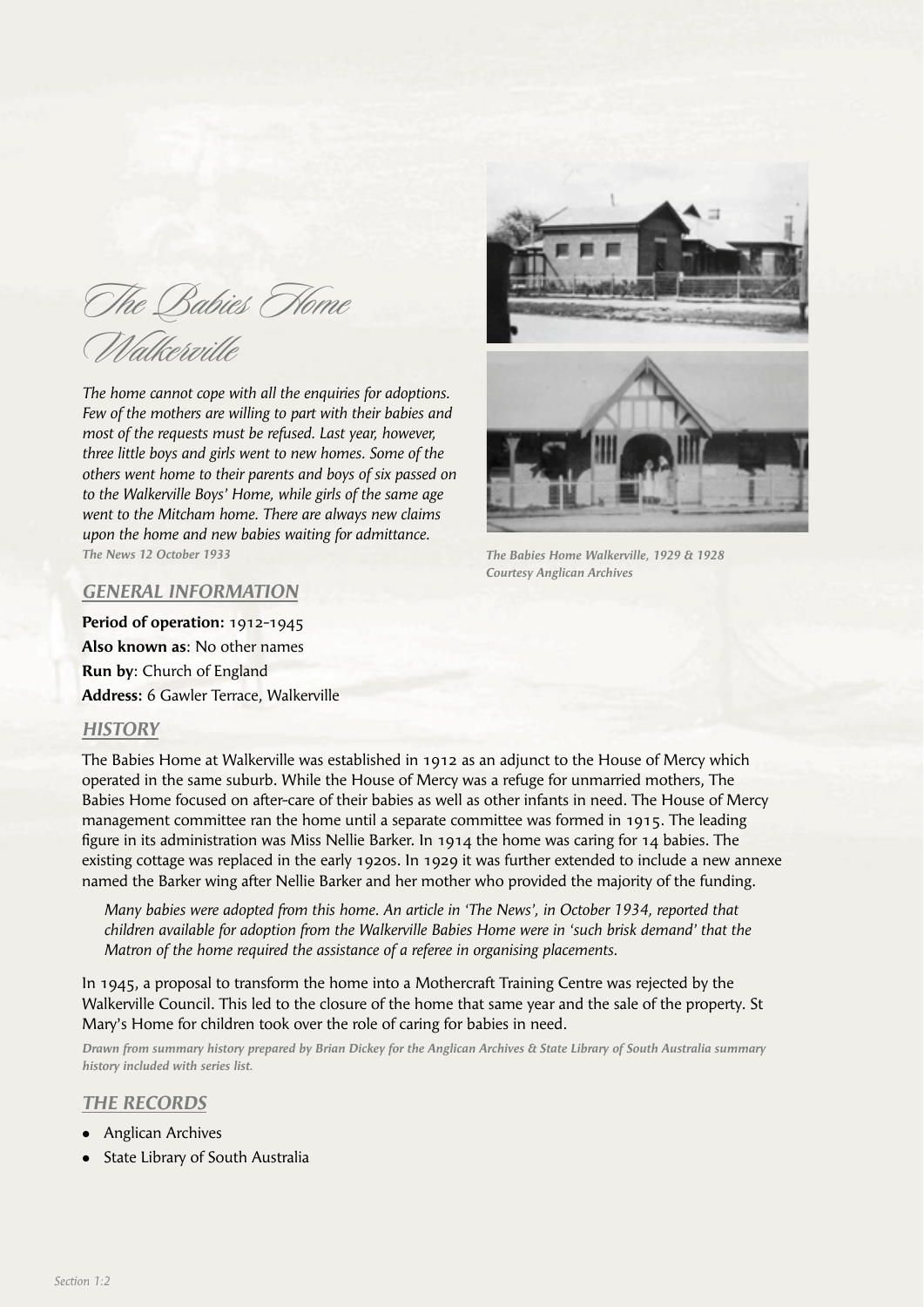# **ADMISSION RECORDS**

No admission records are held by either archive.

## **OTHER RECORDS - Anglican Archives**

#### **General records**

- **Archive reference** Box 193, Babies Home, Walkerville
- **•** Date range 1944-1968
- **Contents** Minutes of the Management Committee 1944-1962, Correspondence 1964-1968, Financial records. All documents concern the general running of the home and do not mention names of children.

#### **OTHER RECORDS – State Library of South Australia**

SRG 94/134 - Anglican Church of Australia/The Babies Home, Walkerville Inc.

#### **Minutes of management committee**

- **•** Archive reference SRG 94/134/1
- **•** Date range 1920-1940
- **Appearance** Three hardback notebooks of handwritten minutes of the management committee of the Babies Home, 1920-1940.
- **Contents** Minutes include:
	- (1) Applications for admission with names listed;
	- (2) Matron's reports on general health of children and running of home;
	- (3) Visitor's reports;
	- (4) Discharges and removal of children by parents, including names;
	- (5) Children's visits to hospital;
	- (6) News clippings;
	- (7) Annual reports;
	- (8) Occasional photographs.

#### **Child endowment claim forms**

- **•** Archive reference SRG 94/134/5
- **•** Date range 1941-1944
- **Appearance** Two manila folders containing two types of claim forms.
- **Contents** Folder 1: Forms list children for whom the Babies Home was claiming a subsidy. Information includes: (1) Admission date, (2) Surname, (3) Christian name, (4) Date of birth, (5) Father's full name, (6) Mother's maiden surname, (7) Mother's Christian name, (8) Additional information.

 Folder 2: Copies of Form 51, *Schedule of Admissions and Discharges*. Information includes: (1) Surname of child, (2) Christian name, (3) Mother's name, (4) Father's name, (5) Address, (6) Date and place of birth of child, (7) Source from whom child was received into institution, (8) Date of discharge, (9) Destination to which child was discharged.

#### **PHOTOGRAPHS**

A small number of photographs are pasted into Minute Books held in the State Library collection.

#### **BOOKS**

Brian Dickey, *Giving a hand: A history of Anglicare SA since 1860* (Anglicare SA, Adelaide, 2003)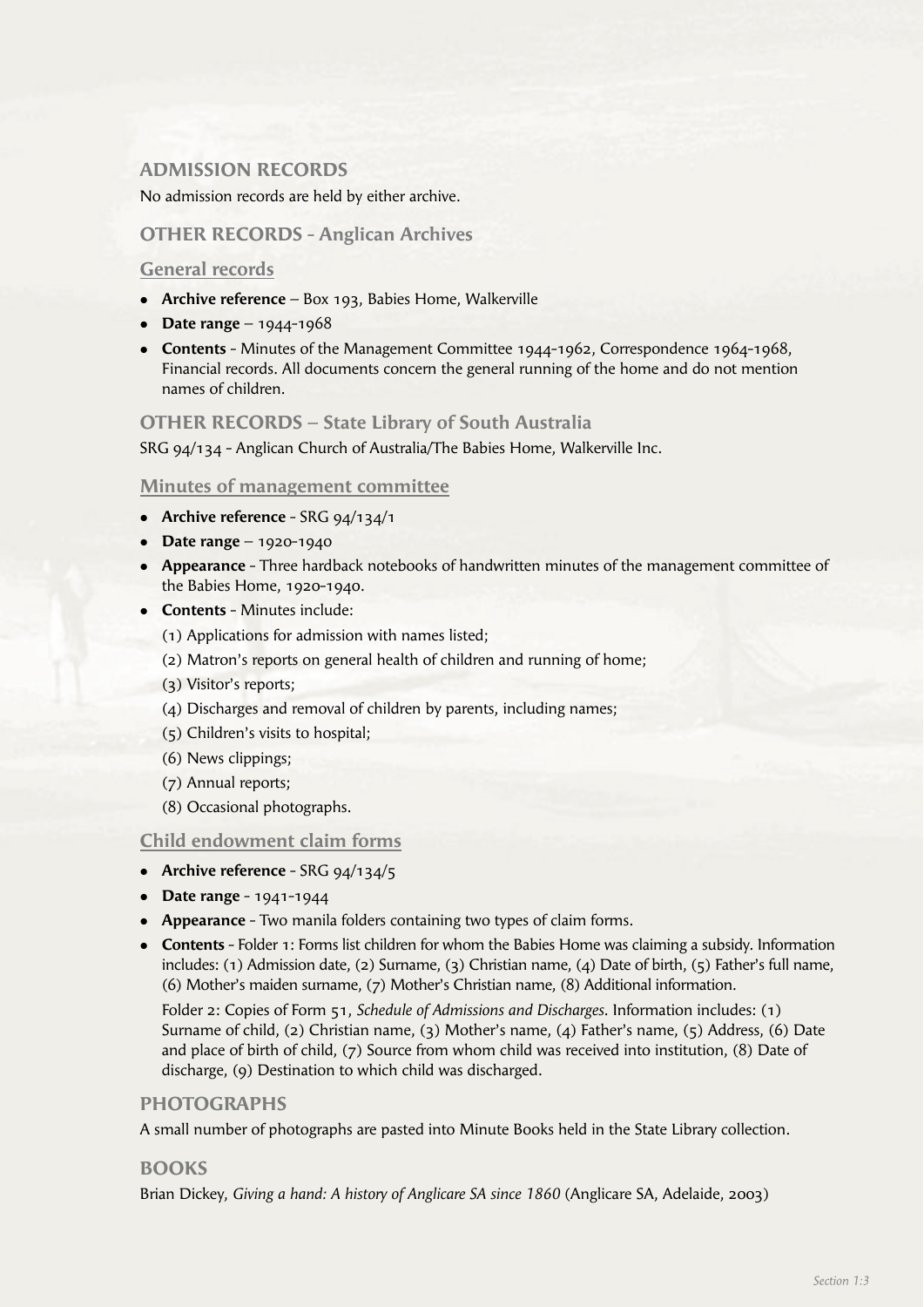Farr House

*There are at present twenty-four children in the Home enjoying the*  benefits and advantages which larger orphanages know nothing of. They *are not merely boarded and clothed, but an attempt is made to impart an education which is of a religious and useful nature, as provided by one of our regulations; that is to say, the children are taught to frame their lives after the Highest of All Models and are trained so as to acquit themselves with credit in the state of life to which they may be called after leaving the home.* 

*Extract from Annual Report, 1880*

*I was there for about six months, at approximately six years of age. There were lots of kids. I remember the bedrooms because the beds were*  all lined up like in the film 'Rabbit Proof Fence'. I can remember being *woken up in the dark, the beds had to be made with hospital corners, we had to be dressed all before we had porridge. The porridge was like glue. To this day I can not stomach porridge and Brussels sprouts. We had to line up and march down the hill to go to school which was a fair hike. We had to sit at the long dining room tables and we had books under our arms so when we ate we were keeping good posture to eat like ladies. Anonymous*



*Exterior of Farr House, Girls Dormitory, Girls outside Farr House. All photos Courtesy Anglican Archives*

#### *GENERAL INFORMATION*

**Period of operation:** 1860-1980 **Also known as:** The Orphan Home, Adelaide **Run by:** Church of England **Address:** Home of Mrs Gamble, Stepney 1860-1861 Carrington Street, Adelaide 1861-1908 588 Fullarton Road, Upper Mitcham 1908-1980

#### *HISTORY*

In 1860 a small group of members of the Church of England, disturbed by conditions in the Destitute Asylum in Adelaide, set about planning the establishment of a small institution to house neglected children in a home environment. That year six girls were brought together at the home of a church member, infant teacher Mrs Gamble. Shortly afterwards, the committee took over a run-down building in Carrington Street which they refurbished and opened in 1861 with a sign above the gate, *Orphan Home*. Seven girls were the first residents and over its years of operation this number rose to an average of thirty. Most girls were primary school age, but in the homes' later years teenage girls were also accepted.

The Orphan Home remained in Carrington Street until 1908. In that year it moved to the former home of Mr O'Halloran Giles at Mitcham. This home offered larger grounds so a vegetable garden was planted and space was available for keeping a cow and hens. In 1935, when the home was incorporated, it was renamed Farr House after Mrs Julia Farr whose hard work had been integral to the establishment and continuation of the home.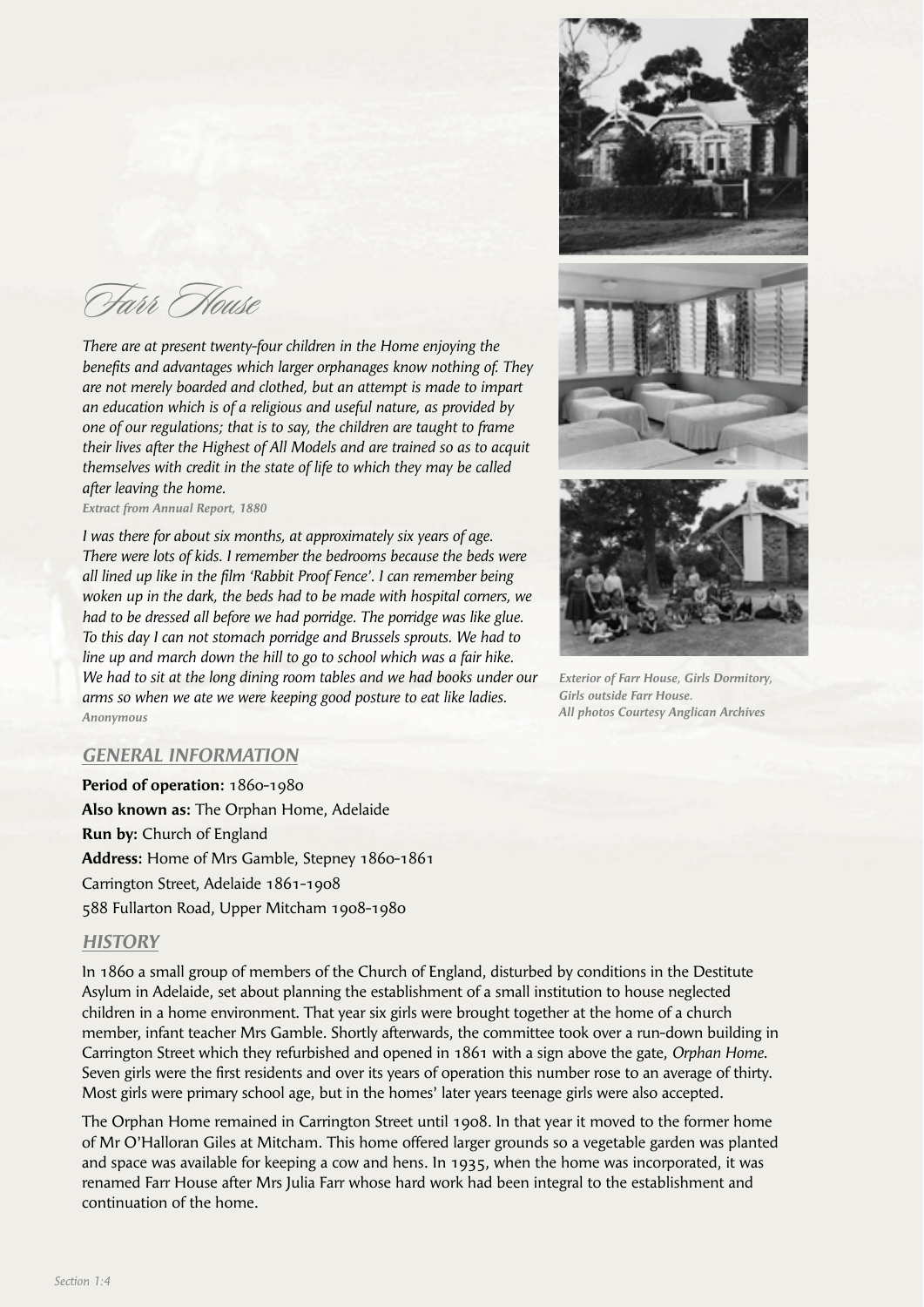Girls at the home attended daily and weekly Anglican worship and were trained in the domestic arts. Most girls were expected to leave the home at sixteen and enter into service. In later years, girls attended the local parish school, St Michaels, as well as nearby state schools. In the 1950s they were encouraged into professional training, particularly nursing.

Changes in social attitudes towards child care in the 1970s meant that the number of girls in the home declined and in 1980 the home was closed.

*Drawn from Mabel Hardy, 'The first hundred years of the Orphan Home, Adelaide, Inc.' (Adelaide, 1960) and historical summary prepared by Brian Dickey, Anglican Archives.*

## *THE RECORDS*

- Anglican Archives
- $\bullet$  State Library of South Australia

**ADMISSION RECORDS – State Library of South Australia**

SRG 94/136 - Anglican Church of Australia/Orphan Home Inc (Farr House).

Note: Original registers are held at the State Library of South Australia. Some photocopies and one original are held at Anglican Archives.

#### **Admission register**

- **Archive reference** SRG 94/136/5
- <sup>l</sup>**Title** *Orphan Home Admissions*
- **•** Date range 1898-1925
- **Appearance** Quarto sized hardback book.
- **Contents** This volume begins with an alphabetical index listing: (1) Name, (2) Admitted, (3) Age, (4) Page reference. Entries then span across two pages. Left hand page includes date of admission, parents' details, siblings. Right hand page gives discharge date, where discharged to and follow-up notes on other placements, marriage etc. Later entries are more detailed. The last entry appears on page 292. After a blank section pages 367-377 comprise a further index to admissions with columns: (1) Order of admission, (2) Date of admission, (3) Name of child, (4) Age when admitted, (5) Circumstances leading to admission, (6) Page reference.

#### **Admission forms**

- **Archive reference** SRG 94/136/4
- <sup>l</sup>**Date range** 1918-1938 & 1928-1938
- **Appearance** Two Manila folders with metal binders containing completed admission forms titled *The Orphan Home, Adelaide Incorporated Application for Admission*, filed alphabetically.
- **Contents** Forms include: (1) Name of applicant seeking admission of child, (2) Child's name in full, (3) Age and place of birth, (4) Names of father and mother, (5) Last address of father and mother, (6) If father and mother both dead, name and address of next of kin, (7) Names and addresses of near relatives, (8) To what religion does the child belong? (9) Has the child been baptised and where? (10) Names of two well-known persons to whom Committee may refer, (11) Can anything be paid towards child support?
- **Notes on contents** Some forms include attachments such as medical certificates, correspondence and reports.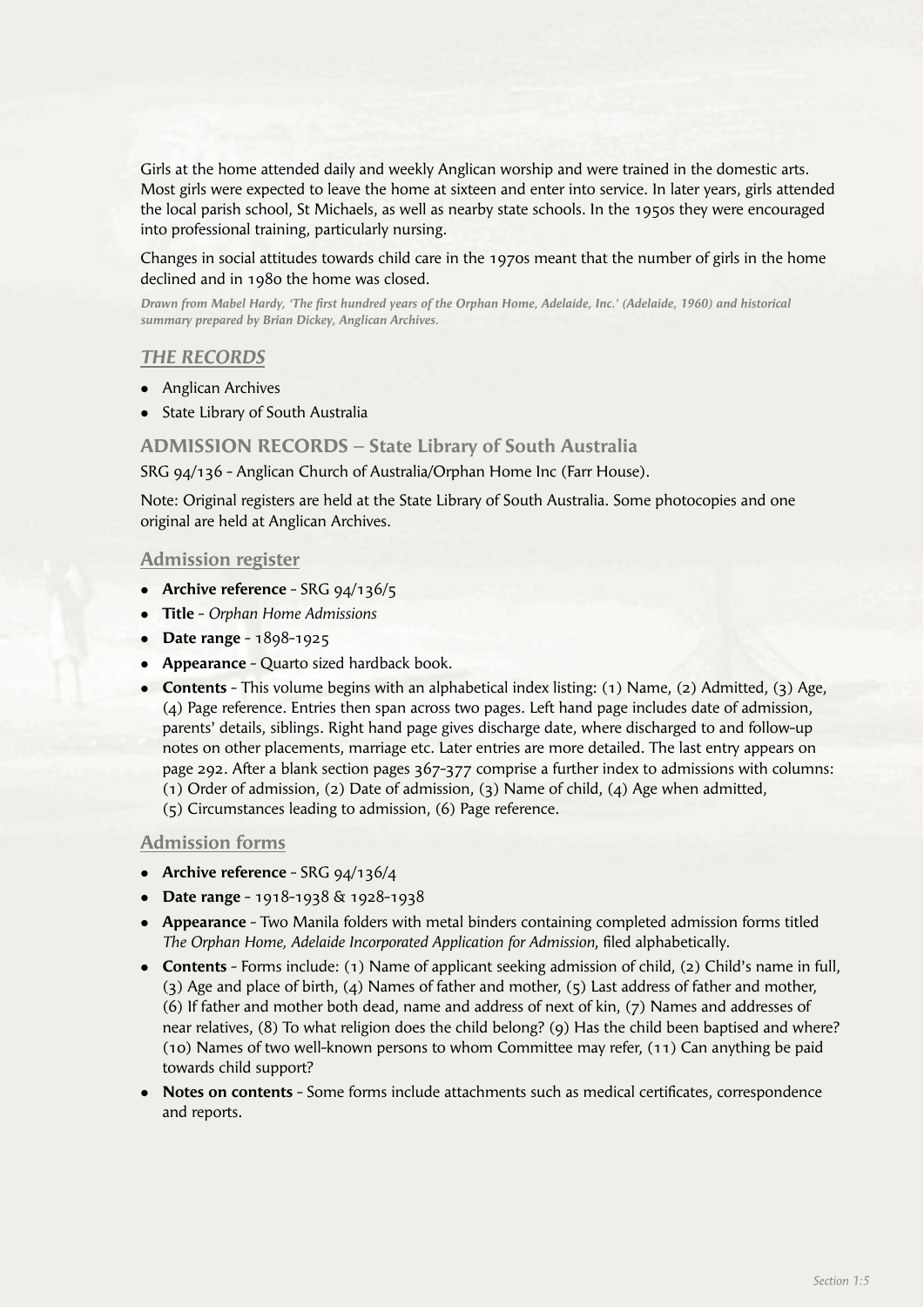## **Admission register**

- **Archive reference** SRG 94/136/4 (Outsized)
- **•** Date range 1934-1944
- <sup>l</sup>**Appearance** Large hardback volume with title inside front cover, *Orphan Home, Mitcham.*
- **Contents** First page index to entries listing name of child and page reference. Then one page per child listing: (1) Name, (2) Birth date, (3) Admission date, (4) Parental details and whether still living, (5) Addresses, (6) Nearest relatives and siblings, (7) Baptismal information, (8) School attendance, (9) Employment, (10) Discharge information – when and where to, (11) Health report including information about immunisations and illnesses.
- **Notes on contents** Entries are handwritten. Amount and order of information varies.

## **ADMISSION RECORDS – Anglican Archives**

## **Admission register**

- <sup>l</sup>**Title** *The Orphan Home Admissions* 1918-1928
- <sup>l</sup>**Date range** 1918-1928
- **Appearance** Long narrow receipt book.
- **Contents** First page index giving names of girls and page references. Then one page per child listing: (1) Name, (2) Admitted, (3) Baptised, (4) Parents, (5) Visitors, (6) Maintenance, (7) Discharge information.

## **OTHER RECORDS - State Library of South Australia**

#### **Minutes of management committee**

- **Archive reference** SRG 94/136/1
- **•** Date range –1880-1966
- **Appearance** Eight volumes. 1-7 are handwritten or typed and pasted into hardcover books. Volume 8 comprises typewritten minutes filed in a manila folder with metal binding. Meetings were held monthly.
- **Contents** Minute books include information under regular headings and other subjects related to the running of the home. For example:

 (1) Applications for admission, approved or disapproved by the committee, with children's names and details recorded under regular heading, Applications or under underlined name of child;

- (2) Discharges recorded under the heading, Departures;
- (3) Adoptions discussed and information given;
- (4) Matron's and visitor's reports giving general information about activities and health of children;

 (5) Aftercare report (from 1947) with information about particular named girls and discussion of their future;

- (6) News clippings and copies of annual reports;
- (7) Rules and regulations;
- (8) Volume 8 includes a social worker's report with names of girls.

#### **Matron's reports**

- **•** Archive reference SRG 94/136/3
- **•** Date range 1914-1980
- <sup>l</sup>**Appearance** Seven volumes of handwritten reports in hardback and soft cover notebooks.
- **Contents** Monthly reports from the matron of Farr House. All reports include a list of admissions and discharges giving names of the girls. Other areas discussed include children in general, health, activities, staff, visitors, gifts to the home and household maintenance. Entries sometimes appear under the heading of an individual girl's name.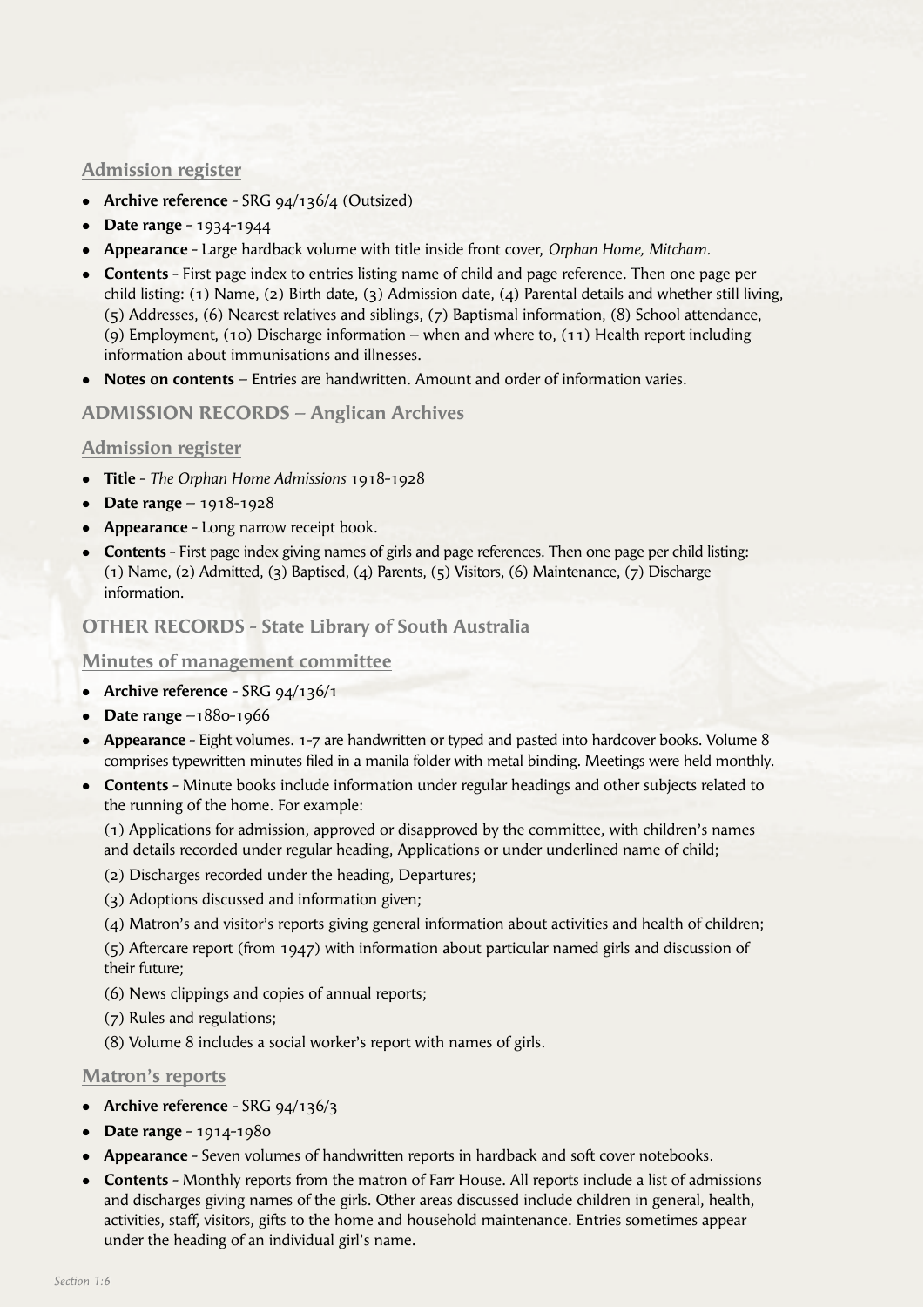# **OTHER RECORDS - Anglican Archives**

#### **Miscellaneous documents**

- **Archive reference** Boxes 194-203, Farr House
- **Date range** mostly 1960s-1980s
- **Contents** Miscellaneous documents
	- (1) Correspondence re general running of home. No information about girls.

 (2) Financial documents. Only one series of 1978 claim forms for government subsidies includes information about and names of girls. (See Box 198).

 (3) Social worker's reports, 1970s with information on admissions and discharges with names. Some commentary on individual girls. (See Boxes 198 & 200).

 (4) Diary/journals/day books 1970s-1980s. These list, in varying degrees of detail, daily occurrences at the home. Include first names of girls and brief commentary on activities and behaviour. Diaries are often merely appointment and message registers for girls. Some books list girls' weekend placements and activities including work, sport and classes. (See Boxes 195, 198 and 203).

#### **Matron's reports**

- **Archive reference** Box 204, Farr House
- **•** Date range 1921-1952
- **Appearance** Five volumes of handwritten monthly reports from the matron of Farr House.
- **Contents** Reports include information under subject headings: Health, Visitors, Admissions, Departures, Outings and Holidays, Gifts, Staff and General remarks and needs. Discussion under 'admissions' and 'departures' mentions names and sometimes reasons for admission, behaviour etc. Entries also appear under heading of an individual girl's name.

## **PHOTOGRAPHS - Anglican Archives**

Photographs of homes run by the Anglican Church/Church of England are filed together. There are a number of photographs of Farr House including the buildings and girls. Many are unlabelled and undated.

**REPORTS – Anglican Archives & State Library of SA**

#### **Annual reports of the Orphan Home**

- **•** Archive reference SRG 94/136/10 (State Library)
- **•** Date range 1899-1979
- **Contents** Yearly overview of activities and developments at the home. From 1950 they include photographs.

#### **BOOKS**

Brian Dickey, *Giving a hand: A history of Anglicare SA since 1860* (Anglicare SA, Adelaide, 2003) Mabel Hardy, *The first hundred years of the Orphan Home, Adelaide, Inc.* (Adelaide, 1960)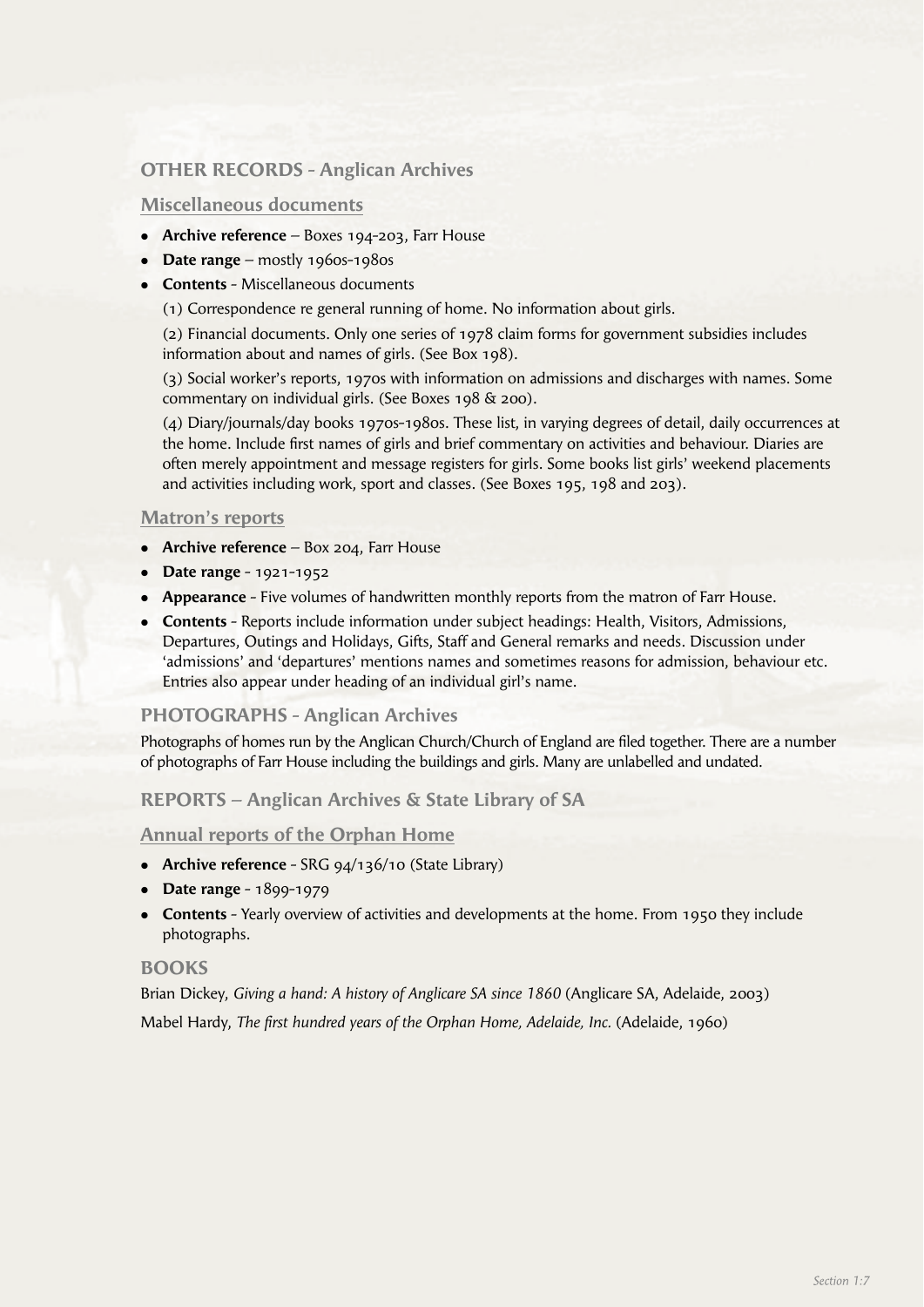Girls Friendly Society Lodge

#### *GENERAL INFORMATION*

**Period of operation:** 1913-1975 **Also known as:** No other names **Run by:** Church of England Girls Friendly Society **Address:** Kermode Street, North Adelaide, 1913-1916 59 Pennington Terrace, North Adelaide, 1916-1975

#### *HISTORY*

The Girls Friendly Society began in England in 1875 and in South Australia in 1879. Its object was 'to unite girls and women in a fellowship of Prayer, Service and Purity of Life for the Glory of God'. The first Girls Friendly Society lodge in South Australia opened in rented premises in Kermode Street, North Adelaide. The concept of the hostel was to provide safe, home-like accommodation for girls, particularly those from country areas, who were studying or working in the City. This first building was very small and could only house a limited number of girls. In 1916 Mrs Robert Barr-Smith bought a house in Pennington Terrace and gave it to the Society. Over the years additions were made to this building. In 1943 two new dormitories were opened, and a new kitchen and other storerooms added. During the Second World War the hostel was home to many female munitions workers. In 1968 the hostel accommodated up to 34 girls under the age of 21.

*Drawn from 'The Adelaide Church Guardian' September 1959, p. 21-22; 'Directory of Social Agencies of SA', (SA Council for Social Services, 1956); 'Directory of Social Resources', (SA Council of Social Service, The Department of Public Health and The Citizen's Advice Bureau), 1968; Year Book of the Church of England 1968-1969 and Minutes of the Girls Friendly Society Council, Anglican Archives.*

#### *THE RECORDS*

• Anglican Archives

#### **ADMISSION RECORDS**

No admission records have been located

#### **OTHER RECORDS – Anglican Archives**

The Anglican Archives hold some miscellaneous records relating to the Girls Friendly Society, including minutes and correspondence for the period 1970s-1990s. None of this material relates specifically to the Lodge.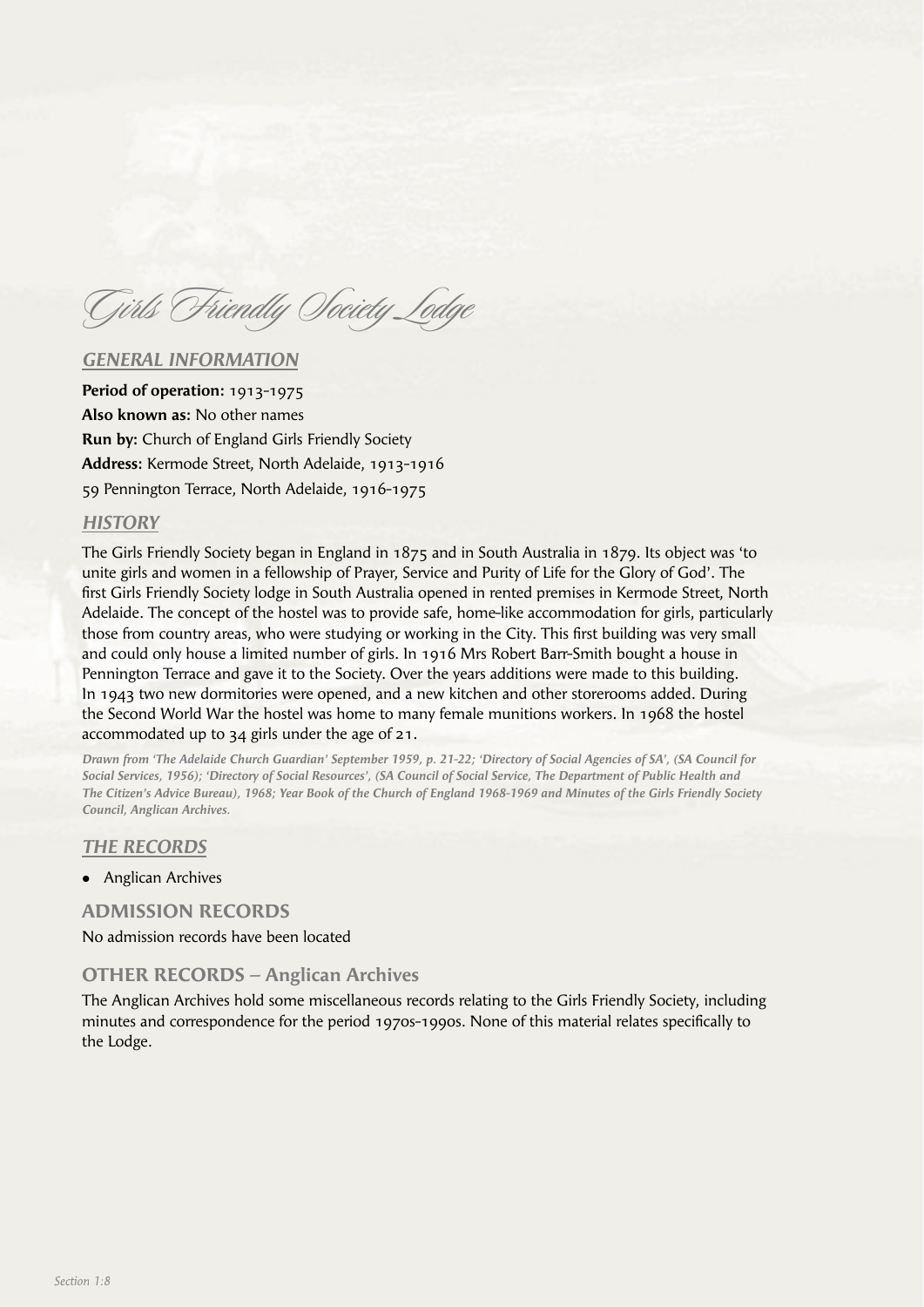Hostel of the Holy Name

## *GENERAL INFORMATION*

**Period of operation:** 1945-1975 **Also known as:** No other names **Run by:** Sisters of the Community of the Holy Name, 1945-1966 Girls Friendly Society, 1967-1975 **Address:** 13 Wellington Square, North Adelaide

## *HISTORY*

In February 1945, the Sisters of the Community of the Holy Name opened a hostel in North Adelaide. The property had been purchased in November of the previous year. The house was initially known as the Church of England Diocesan Mission House and it operated as a refuge for women and children in need of care. The Sisters aimed to work in close cooperation with the Welfare Department in order to care for girls on remand or probation as well as children from families 'in distress'. The hostel provided short-term care for children and the Sisters assisted in placing children into longer-term care. In 1949 the name of the hostel changed to the Hostel of the Holy Name. The focus of the institution also changed to providing a home for teenage girls from the country who were studying or working in the city. On 31 December 1966 the Sisters ceased management of the hostel and signed an agreement with the Girls Friendly Society, handing over the property for a 'peppercorn rent'. The Society took over management and continued to run the institution as a hostel for young girls. In 1968 it accommodated 25 girls. The hostel closed on 31 December 1975 and the property was sold to the Lutheran Church the following year.

*Drawn from historical notes recorded by Anglican Archivist; unidentifi ed news clipping 1944; Diocese of Adelaide Yearbook 1967/68, p. 201; 'Directory of Social Resources', (SA Council of Social Service, The Department of Public Health and The Citizen's Advice Bureau) 1968 and Minutes of the Girls Friendly Society, 1975-1976, Anglican Archives.*

#### *THE RECORDS*

State Library of SA

## **ADMISSION RECORDS**

No admission records have been located

#### **OTHER RECORDS – State Library of SA**

- **•** Archive reference SRG 94/155
- **Title** *Hostel of the Holy Name*
- **•** Date range 1947-1967
- **Contents** The records of the hostel include minutes, correspondence, property and financial records. All cover the period after the hostel became a boarding house. No records have yet been located for the period when the hostel operated as a refuge.



*Hostel of the Holy Name, 1972 Courtesy Anglican Archives*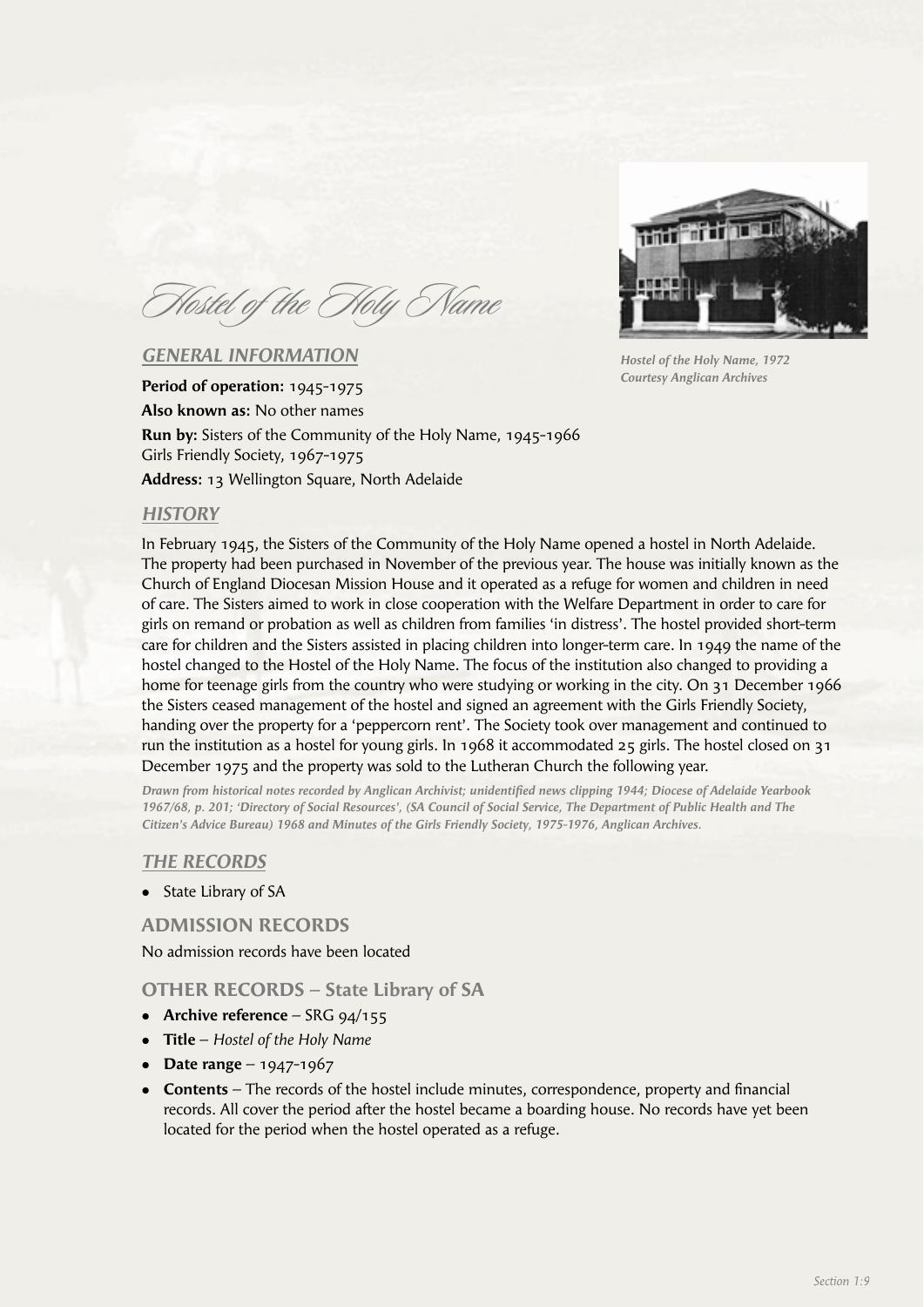The House of O. Walkerville

*The objects of the home are to care for young mothers in their need and to keep them and their babies for at least 12 months. During that period the mothers are taught the proper care of infant life, to care for themselves spiritually and bodily, as well as home duties. The babies are ensured a healthy and cared for start in life.*  Unidentified news clipping, 1935 in Minute Book, 1933-1937



*House of Mercy, front and side views Courtesy Anglican Archives*

## *GENERAL INFORMATION*

**Period of operation:** 1881-1974

**Also known as:** The Adelaide Retreat for Women The House of Mercy and Retreat for Women, Walkerville Inc

**Run by:** Church of England

**Address:** 175 Stephen Terrace, Walkerville

#### *HISTORY*

The House of Mercy was founded in August 1881 and the first resident was admitted in January 1882. The institution provided shelter and care for unmarried mothers and, after the birth, their babies. A laundry, established in 1883, became an integral part of the home providing an income to assist in the cost of running the retreat as well as an occupation for the women in residence. By 1884, 16 girls and 7 babies were accommodated.

In 1906 the House of Mercy was incorporated and in 1922 it was officially named *The House of Mercy and Retreat for Women Inc.* In 1941-1942 amendments were made to the rules of the home allowing more flexibility in how long a women stayed after the birth of her child.

While some babies stayed with their mothers, many were adopted. For example, in 1953 of the fifteen babies born in the home, eight were adopted. A member of the management committee took responsibility for interviewing and selecting prospective parents and placing babies. In 1959 the role of organising adoptions was taken over by the Church of England Social Welfare Department. By 1972 the number of girls requiring assistance had declined markedly and two years later the home was closed.

*Drawn from summary written by Anglican Church Archivist, Robin Radford, November, 2000 and Minutes of management committee, 1931-1937.*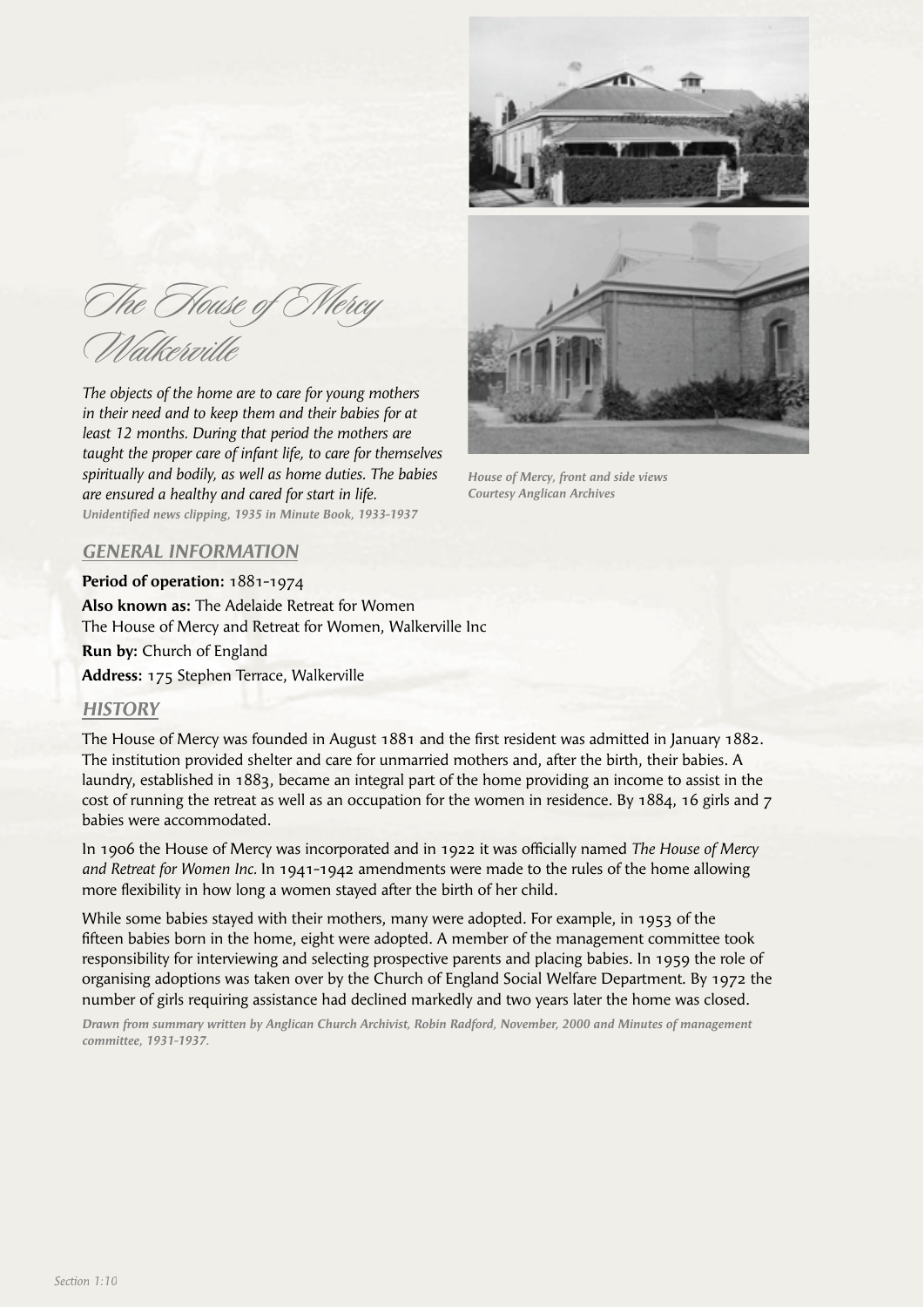# *THE RECORDS*

• Anglican Archives

# **ADMISSION RECORDS - Anglican Archives**

## **Admission book**

- **Archive reference** Box 191, House of Mercy
- <sup>l</sup>**Title** *House of Mercy Admissions* 1971-1973
- **•** Date range 1971-1973
- **Appearance** Black quarto sized notebook with handwritten entries over two pages.
- **Contents** Entries include: (1) Surname, (2) Christian name, (3) Address, (4) Date of birth, (5) Age, (6) Religion, (7) Occupation, (8) Admitted, (9) Baby.
- **•** Notes on contents Entries provide information about adoption and record 'papers signed' allowing adoption, or note that mother kept baby. Book contains 28 filled pages and is the only surviving Admission register. All other admission information appears in Minute Books.

## **OTHER RECORDS - Anglican Archives**

#### **Minutes of management committee**

- **-** Archive reference Boxes 189 & 190, House of Mercy
- **Date range** 1933-1952 & 1952-1972
- **Appearance** Six notebooks of handwritten and/or typed inserted minutes of the management committee of the House of Mercy.
- **Contents** Minutes include:
	- (1) Matron's reports on number of girls in residence and their babies, often with names;
	- (2) Applications for admission and confirmation of acceptance with names given;
	- (3) Adoptions, including names and information;
	- (4) Baptisms;
	- (5) Social worker's report (1970s) no names mentioned;
	- (6) Financial records;
	- (7) News clippings.
- **Notes on contents** Aboriginal girls are occasionally identified, though not named. Many names of girls and babies in later minute books (from 1952) have been blacked out.

#### **Matron's reports**

- **Archive reference** Box 191, House of Mercy
- **•** Date range 1935-1939
- **Appearance** Duplicate letter book with carbon copies of matron's reports, often faint and difficult to read. Reports give the names of girls and babies.

#### **Social worker's reports**

- **Archive reference** Box 192, House of Mercy
- **Date range** 1965-1968 & 1972-1974
- **Contents** Monthly reports containing no names, mostly general subjects.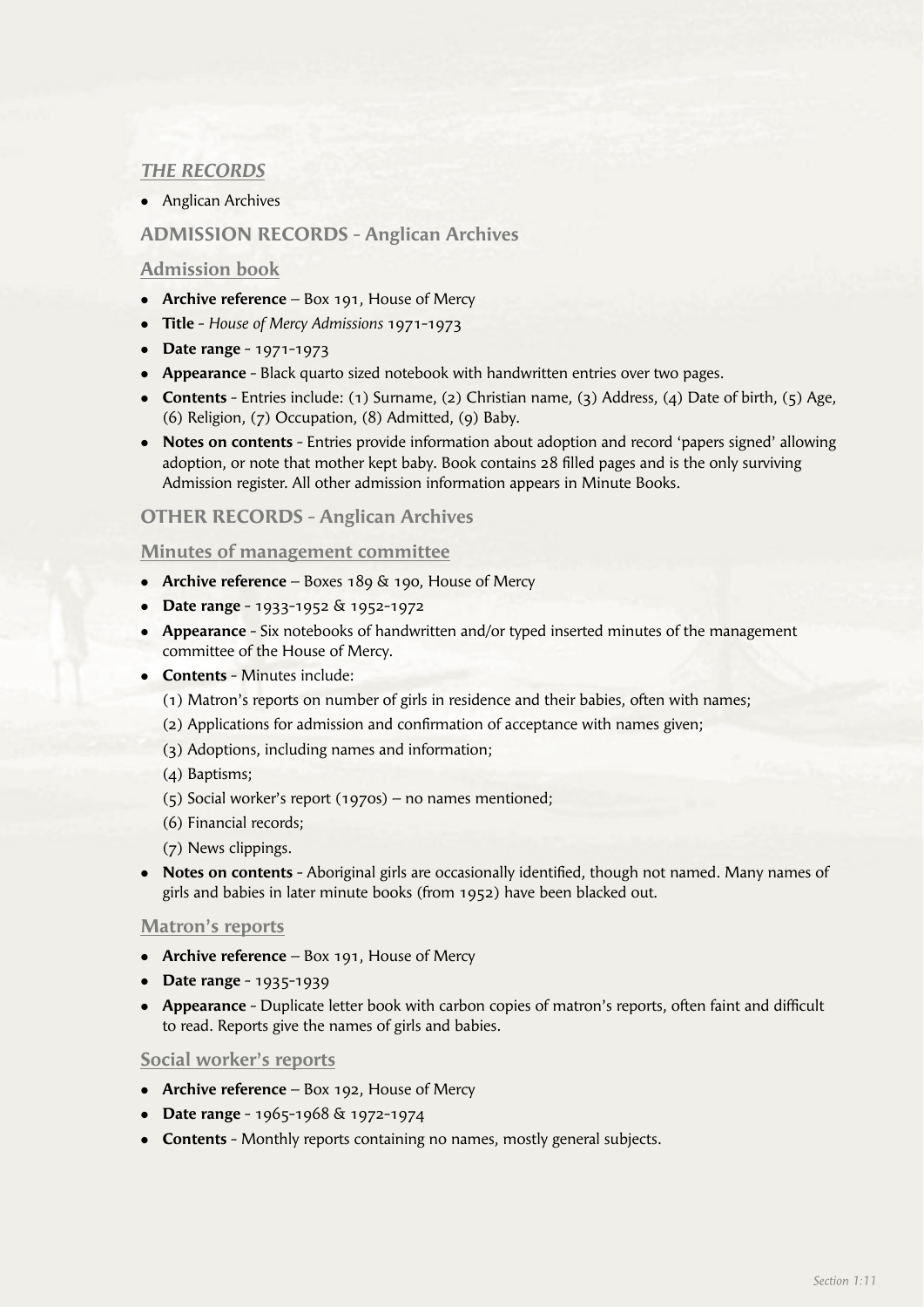## **Miscellaneous records**

- **Archive reference** Box 192, House of Mercy
- **Date range** Mostly 1960s-1970s
- **Contents** Correspondence, general information on rules and history of the home, information on meals (1966), staff information and site plans. Virtually none of this material concerns individual women or mentions names.

## **PHOTOGRAPHS - Anglican Archives**

Small number of photographs of the House of Mercy, mostly of buildings.

## **REPORTS – Anglican Archives**

#### **Annual reports of the House of Mercy**

- <sup>l</sup>**Date range** 1950, 1952, 1958, 1959, 1960-1974
- **Contents** Small booklets with a chairman's report and later a social worker's report. Provides information on numbers and activities of girls at the home and the number of babies born and adopted out. No photographs.

## **BOOKS**

Brian Dickey, *Giving a hand: A history of Anglicare SA since 1860* (Anglicare SA, Adelaide, 2003)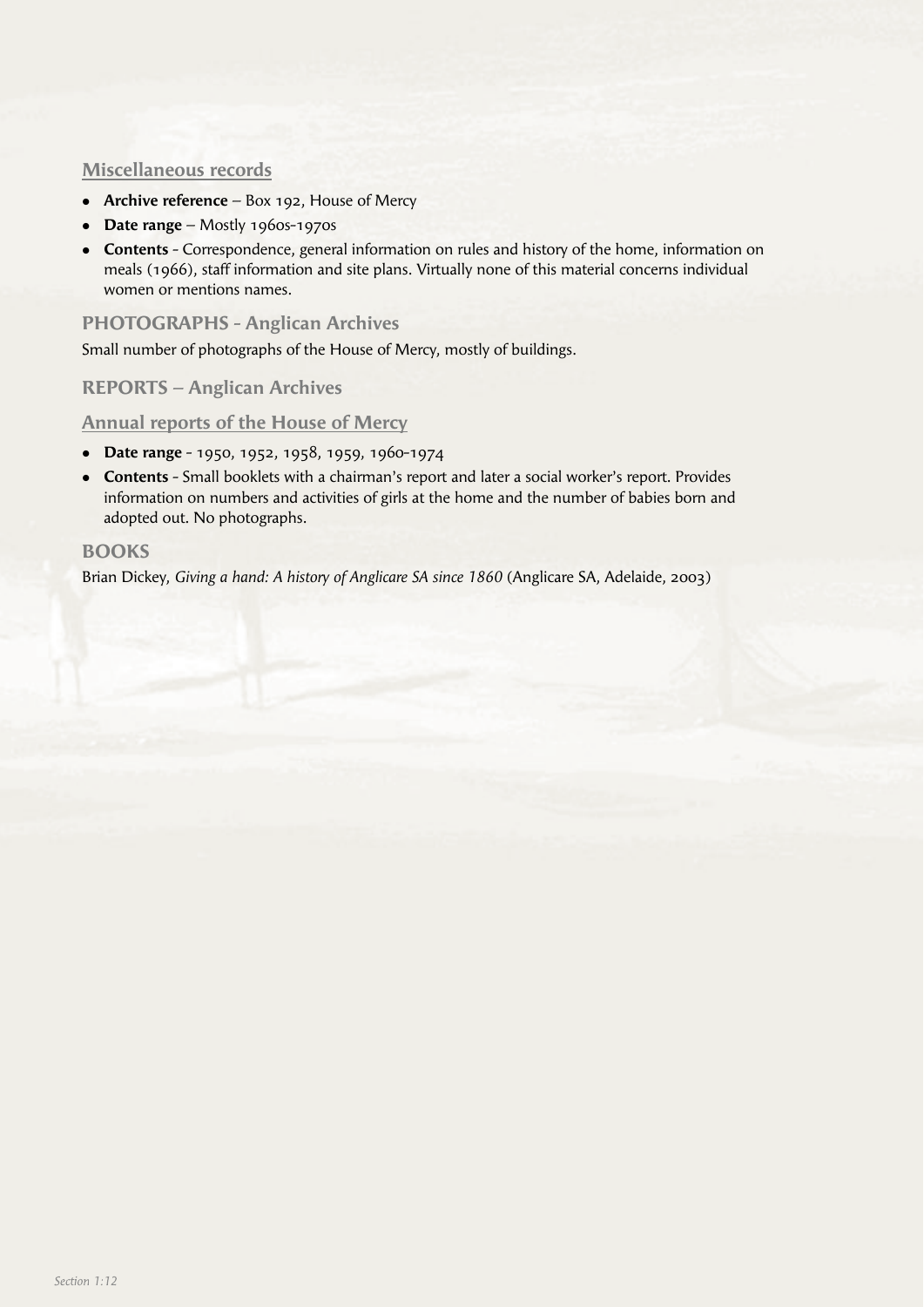Karingal Youth Hostel

*The ruling idea of the Boys' Home Committee is: We want every boy to have his chance, the chance to become whatever he is fi tted for. But where are they to live while their apprentice wages or student allowances are less than the ruling rates for board and lodging? The answer now is "At Karingal, the Church of England Youth Hostel".*



*Karingal Youth Hostel, 2005 Courtesy Kay Goodman-Dodd*

*'The Adelaide Church Guardian', 1 October 1952, p. 14*

# *GENERAL INFORMATION*

**Period of operation:** 1952-1964 **Also known as:** The Church of England Youth Hostel Inc Karingal Nursing Home **Run by:** Church of England **Address:** 34 Grange Road, Hindmarsh

## *HISTORY*

Karingal, meaning 'at home', was established in 1952 as a hostel for boys aged fifteen to eighteen who were studying or doing an apprenticeship and therefore on limited income. The building, renovated by the Church, was set on spacious grounds with a tennis court, fruit trees and an old coach house used for storing bikes. The rules of the hostel state the Hostel's object. It was to provide a home and 'wise supervision' for any adolescent boys leaving the Church of England Boy's Home or similar institutions until they became 'self supporting and no longer in need of guidance and help'. Boys were expected to help keep the home tidy, wash dishes and do other odd jobs as required by the Superintendent or Housemother. Each pay day salaries were handed to the Superintendent who, in the presence of each boy, allocated them to board, pocket money and savings. Although boys were allowed freedom of choice in religious matters, they were encouraged to attend church regularly.

The home remained open until 1964. At that time, the demand for places at the hostel had diminished. During a period of discussion over the future of the home, the management committee contacted some former residents for feedback. A number were quite critical of the superintendent's running of the hostel. This contributed to the decision to close the hostel and hand the building over to the Social Welfare Committee of the Church for the purpose of conducting a nursing home for sick and elderly people. The Karingal Nursing Home closed in 2000 and the building was sold.

*Drawn from report in 'The Adelaide Church Guardian,' 1 October 1952; 'Basic Rules' in 11th Annual Report of the Church of England Youth Hostel, 1962 & letters and reports, 1964 held in Box 410, Karingal Youth Hostel, Anglican Archives.*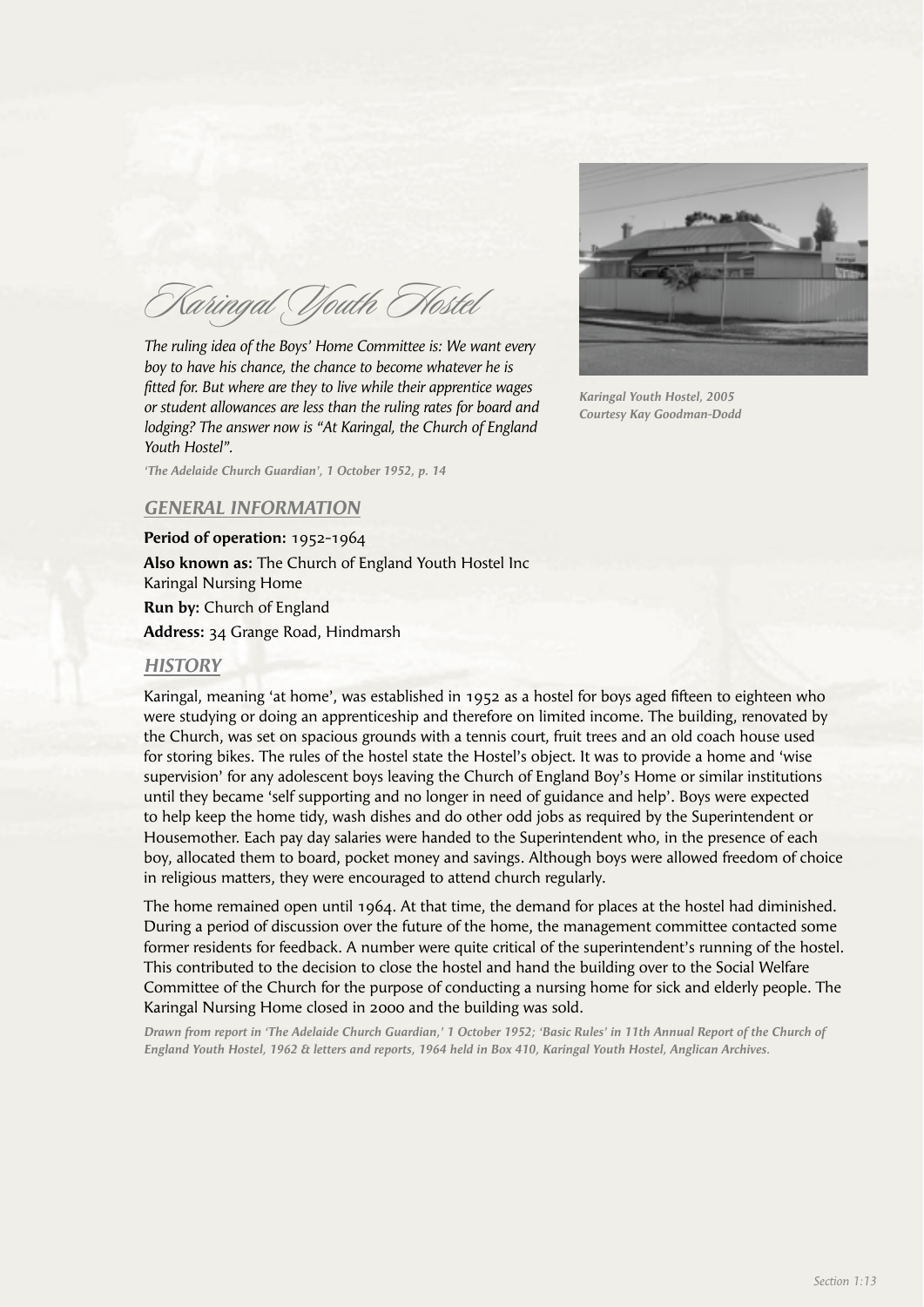# *THE RECORDS*

• Anglican Archives

# **ADMISSION RECORDS** No admission records have survived.

# **OTHER RECORDS – Anglican Archives**

## **Minutes of the management committee**

- **Archive reference** Box 410, Karingal Youth Hostel
- **Date range** 1954-1958 & 1958-1963
- <sup>l</sup>**Appearance** Two Manila folders with foolscap roneo minutes. Some printed annual reports and miscellaneous correspondence are included.
- **Contents** Index inside front cover. Discussion mostly concerns general running of home. Some information about boys appears under heading of individual names. Applications for admission include names of applicants.
- **Notes on contents** One entry, 11/10/61 relates specifically to Aboriginal boys noting that the hostel agreed to take in 'part-Aboriginal boys' aged between 15 and 18. However it would provide accommodation for no more than two at one time. The admissions committee would consider each application on 'individual merit'.

#### **Miscellaneous correspondence and other documents**

- **Archive reference** Box 410, Karingal Youth Hostel
- **•** Date range 1960-1964
- **Contents** Correspondence mostly relates to closure of home and transfer to Social Welfare. One manila folder contains lists of names and addresses of boys and copies of questionnaires anonymously filled out in response to the request for feedback, 1964. Documents include blank form, Application *for Admission.*

# **REPORTS – Anglican Archives**

## **Annual reports of Karingal, The Church of England Youth Hostel Incorporated**

- **Archive reference** Box 410, Karingal Youth Hostel
- **•** Date range 1954-1963

 **Contents** - Included in Minute Books. Overview of year at the home, rules and regulations.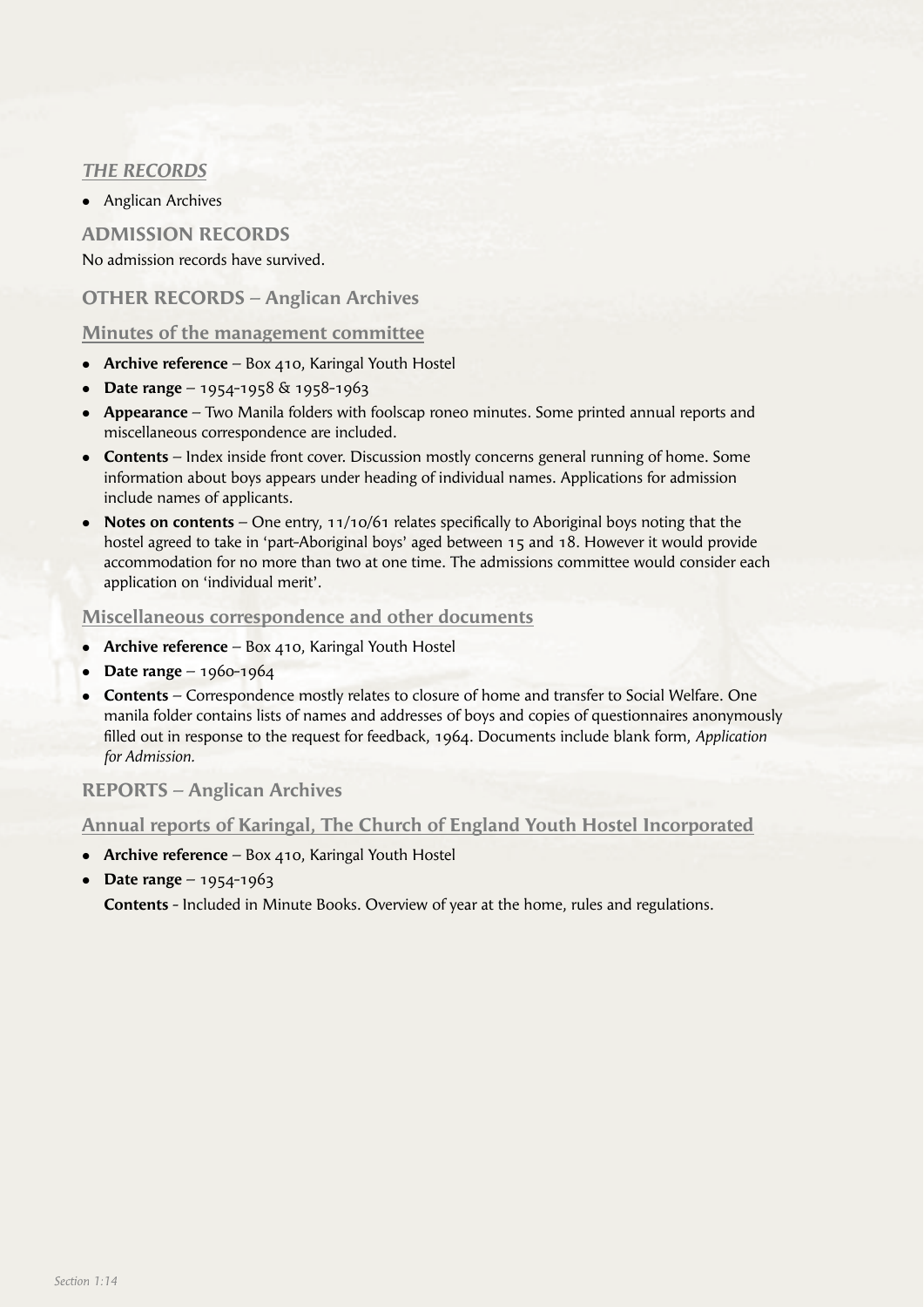Kennion House

*The main object of this new philanthropic effort is to look after orphan boys, as the Orphan Home only provides for female inmates, but if the projected scheme is carried out it will not be absolutely restricted to boys, or even to orphan children, but the intention is to found an institution which shall aid in caring for those many little waifs who, at present, are allowed to struggle on to mature life as best they can.* 

*'The Churchman', 2 December 1886*

## *GENERAL INFORMATION*

**Period of operation:** 1886-1982 **Also known as:** The Children's Home at Walkerville The Church of England Boys Home at Walkerville **Run by:** Church of England **Address:** 11 Smith Street, Walkerville



*Kennion House, exterior, Dormitory and Recreation Room Courtesy of Anglican Archives*

#### *HISTORY*

The Reverend George Dove, rector of the Walkerville Parish, led a band of members of the Church of England in the establishment of this home. The group was worried about the fate of Church of England children committed into care under the state welfare system. The home began in 1886 in a rented six room cottage in Smith Street, Walkerville. Funds donated by Mr Robert Barr Smith soon allowed the premises to be purchased. Thirteen children, boys and girls, were the first residents. It was not until 1903 that the management committee decided to restrict the home to boys and by the following year all remaining girls had been transferred out.

While resident in the home, the boys attended St Andrew's Day School and services in St Andrew's church. Most boys remained until the age of fourteen when they took up employment. The boys initially lived in very crowded conditions. The situation was improved with extensions and new buildings added in 1894 and 1926, and again after the Second World War. In 1955 the home was informally renamed 'Kennion House', after Bishop GW Kennion who had been Bishop of Adelaide at the time the home opened.

In 1976 a number of girls were admitted to the home, primarily sisters of boys already in residence. At the same time the home shifted inmates into cottage style care. Two years later management transferred to the Anglican Child Care Committee. In 1984 the Kennion House property was sold to St Andrews Primary School.

*Drawn from Elizabeth Bleby, 'Kennion House: A hundred years of children' (Anglican Child Care Services, Prospect, 1986) and summary history prepared by Brian Dickey for the Anglican Archives.*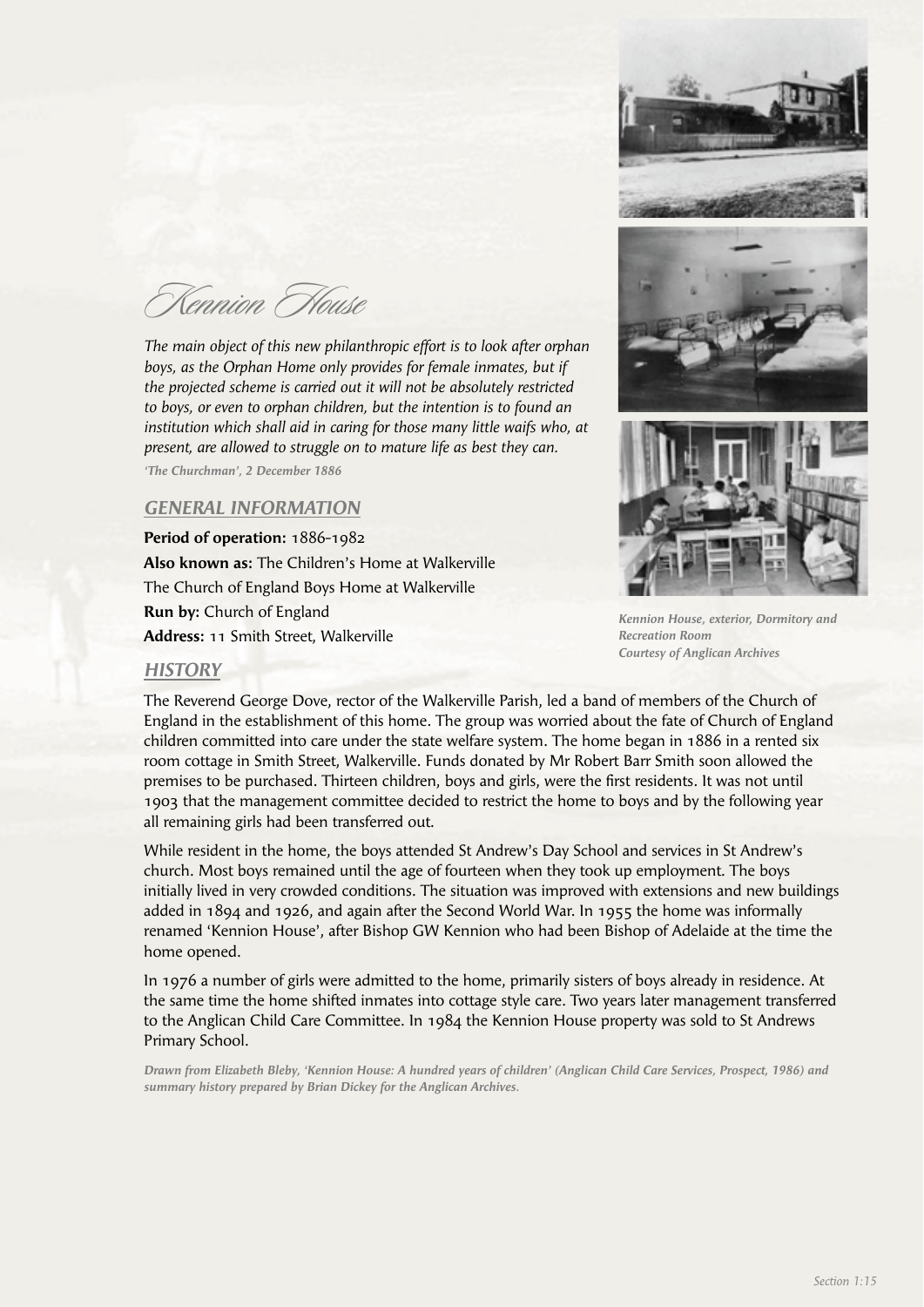# *THE RECORDS*

• Anglican Archives

# **ADMISSION RECORDS – Anglican Archives**

## **Admission register**

- **Archive reference** Box 170, Kennion House
- <sup>l</sup>**Title** (On inside cover) *Children's Home, Walkerville Admissions and Discharges 9 Oct 1887-11 Dec 1902*
- <sup>l</sup>**Date range** 1887-1902
- **Appearance** Large black volume with handwritten entries over two pages.
- <sup>l</sup>**Contents** Left hand page includes: (1) Received date, (2) Name, (3) Mother's name, (4) Address, (5) Age, (6) Birth date, (7) Baptism, (8) Other information. Right hand page is a declaration signed by parent/guardian.

## **Discharge register**

- **Archive reference** Box 170, Kennion House
- <sup>l</sup>**Title** *Discharges A to J & Discharges K to Z*
- <sup>l</sup>**Date range** 1920s-1960s
- **Appearance** Two rectangular folders with alphabetical entries, handwritten and typed.
- **Contents** Information in each entry (some are a number of pages) includes: (1) Name, (2) Date of birth, (3) Place of birth, (4) Father's name, (5) Mother's name, (6) Admission date, (7) Baptism information, (8) Information about child.
- Notes on contents Entries from the 1950s and 1960s, which dominate these files, are detailed. They include information on the circumstances of admission, background of parents, remarks about character of child, information about discharge and where discharged to. Occasionally Aboriginal children are identified

## **Admission forms**

- **Archive reference** Box 170, Kennion House
- **Date range** 1948-1956 & 1965-1969
- **Appearance** Two manila folders containing Forms of Application for Admission.
- **Contents** Each form includes: (1) Name, (2) Date of birth, (3) Background questions about Father and Mother, (4) Whether parents received State relief, (5) Marital status of parents, (6) Other children, (7) Schooling, (8) When boy is ready to enter home, (9) Current address of boy, (10) Free admission or payment, (11) Baptismal information, (12) Character and circumstances of boy, (13) Signed recommendation from clergyman or person of authority,  $(14)$  Medical certificate signed by doctor, (15) Guarantees signed by parent or guardian re payment, removal and 'disposal' of boy (meaning where he will go on discharge).
- **Notes on contents** Parental background questions include full name, whether alive or dead, address, occupation, earnings, religion. Section 12 on boy's circumstances requests 'The grounds on which it seems desirable to obtain the admission of the Boy should be definitely and *fully* stated'. Full details of the reason for admission are often given.

## **Admission forms**

- **Archive reference** Box 171, Kennion House
- **Date range** 1967-1969 & 1968-1970
- **Appearance** Envelope and manila folder respectively containing completed admission forms as in Box 170. Some forms include attached reports and correspondence.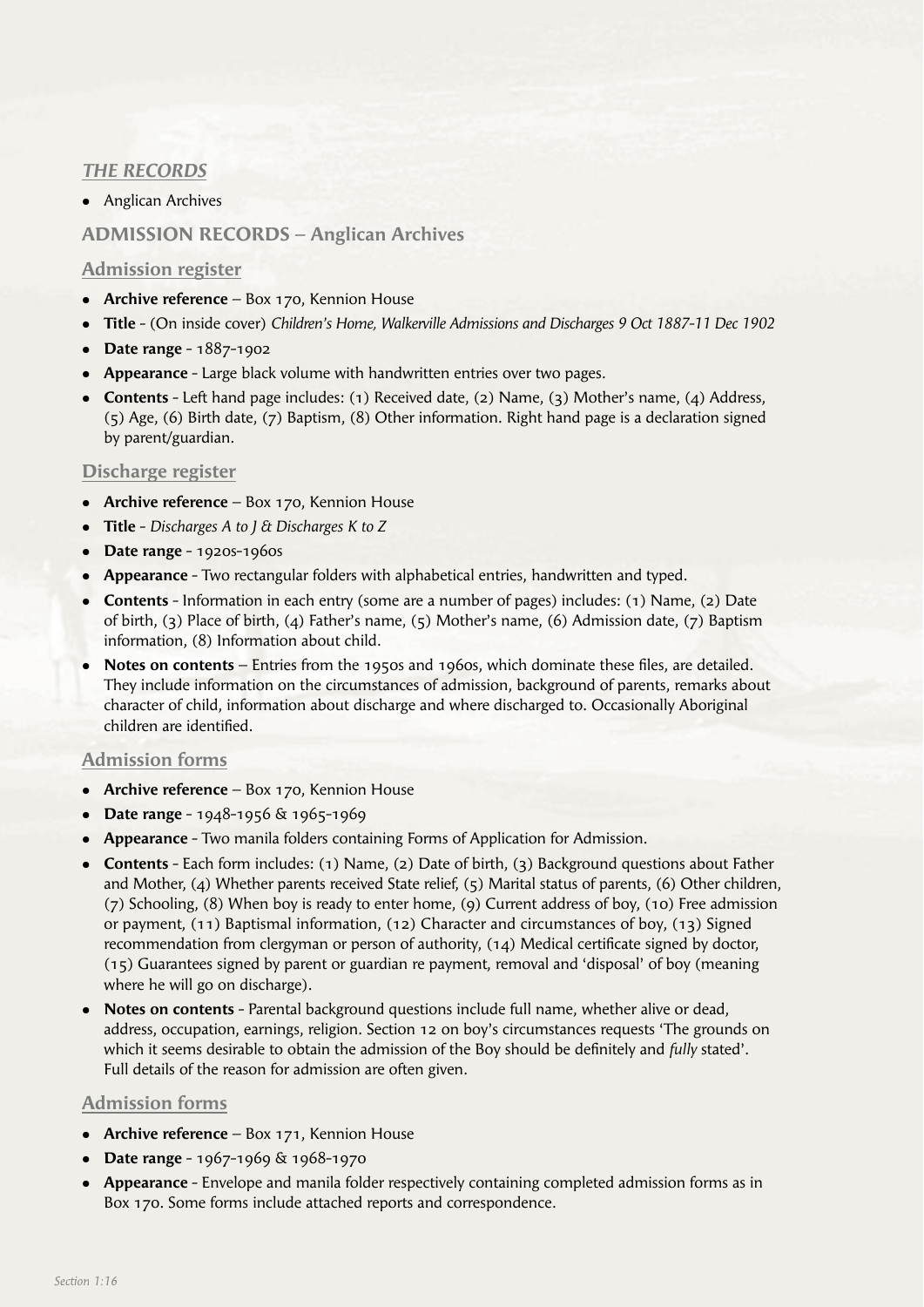## **Admissions duplicates**

- **Archive reference** Box 171, Kennion House
- <sup>l</sup>**Date range** 1971-1981
- <sup>l</sup>**Appearance** Envelope containing A5 size green duplicates titled, *Department of Social Security Advice of Admission of a child to an institution and claim for additional family allowance.*
- **Contents** Forms include: (1) Name of child, (2) Date of birth, (3) Date of admission, (4) Length of stay, (5) Mother's name, (6) Name of last person receiving allowance.

## **OTHER RECORDS – Anglican Archives**

#### **Minutes of the management committee**

- **Archive reference** Boxes 160-166
- **•** Date range 1890-1978
- **Contents** Comprehensive minute books of monthly meetings of the management committee. Variously handwritten and/or typed and pasted into notebooks. Some later minutes are loose sheets. Minutes regularly include:
	- (1) Applications for admission, with names;
	- (2) Summaries of matron's, chaplain's and visitors' reports;
	- (3) Discussion of adoptions, sometimes with names;
	- (4) Discussion of aspects of running home including health and education of boys;
	- $(5)$  Discussion of maintenance, staff and financial issues;
	- (6) News clippings.
- **Notes on contents** (1) A sub-committee responsible for Admissions and Discharges was formed in the mid 1950s. It provided a monthly report with names of children.

## **Miscellaneous administrative records**

- **Archive reference** Box 169, Kennion House
- **•** Date range Mostly 1920s
- **Contents** Folders and envelopes with news clippings, financial records, information about rules, regulations and staff duties. List of boys in home, 1926.

## **Boys' personal papers**

- **Archive reference** Box 169, Kennion House
- <sup>l</sup>**Title** *Boys' personal details papers*
- **Contents** Manila folder containing miscellaneous documents including letters to and from boys (mostly 1960s), baptism certificates (1931-45), other certificates and student reports (1940s and 1960s).

#### **Superintendent's maintenance reports**

- **Archive reference** Boxes 171-177, Kennion House
- **•** Date range 1960's-1970s
- **Contents** Information about different boys under the heading of their names, medical and dental information, activities, discussion of maintenance of home and grounds, and financial matters. Some later reports include lists of boys in the home in certain year, mostly early 1970s.

## **Social worker's reports**

- **Archive reference** Boxes 171-177, Kennion House
- **•** Date range 1978-1980
- **Contents** General information on admissions, discharges, sponsorship and fostering of boys. Reports also include details on individual boys.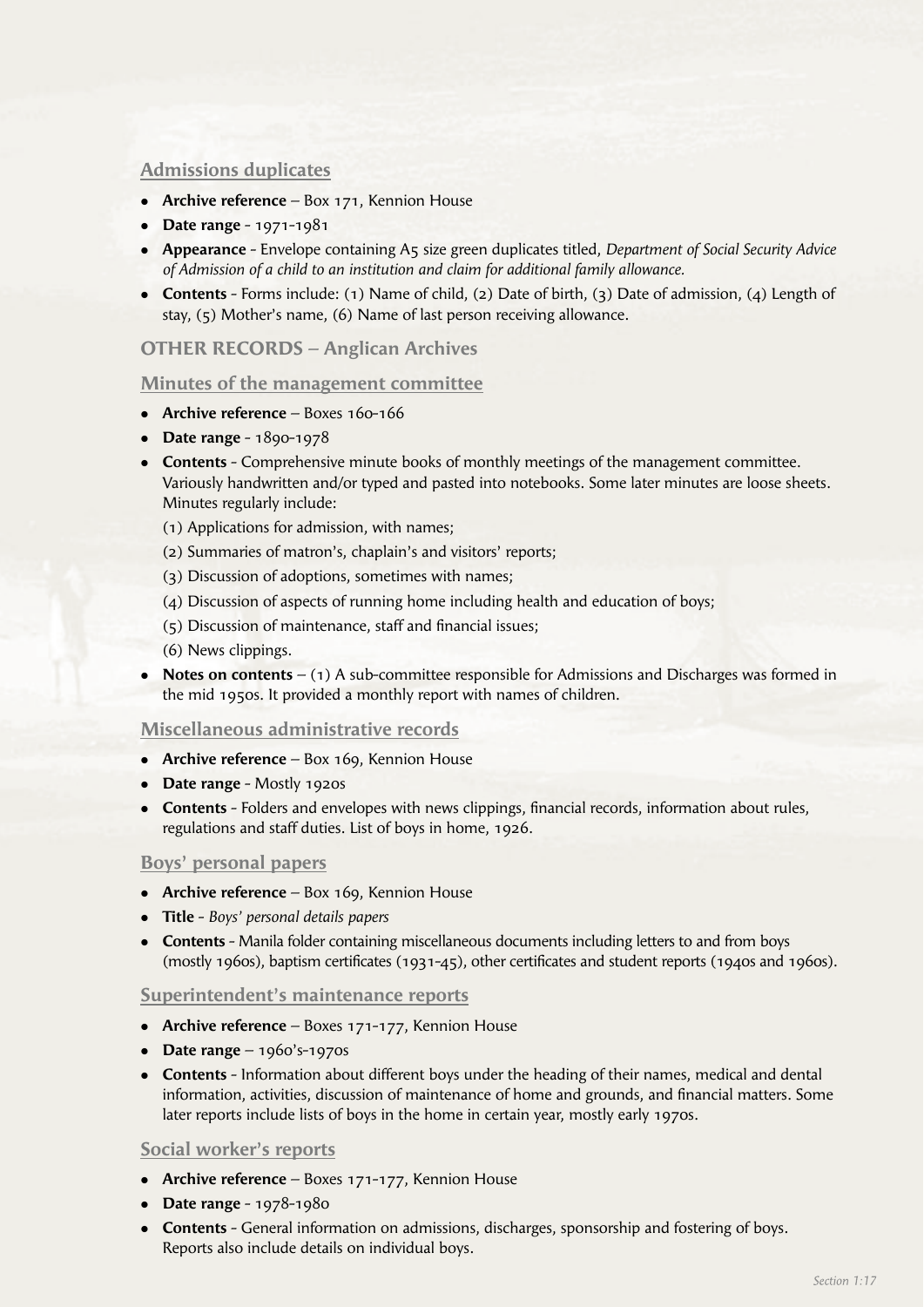## **Correspondence**

- <sup>l</sup>**Archive reference** Boxes 171-177, Kennion House
- **Date range** 1950s-1980
- **Contents** Correspondence covering a wide range of issues. Incoming and outgoing correspondence from the superintendent of Kennion House and the secretary of the management committee. Files include letters to and from boys, letters to and from parents and holiday hosts (people who took boys during vacation periods).

## **Individual boys' files**

- **Archive reference** Box 172, Kennion House
- <sup>l</sup>**Date range** 1970s
- **Contents** Files on individual boys, mostly correspondence related to child's case. Box 172 also includes a manila folder titled *KH Review Board 1975-1977* containing review reports on boys under headings of behaviour and progress, education, current situation, readiness to return to community and future program for child.

## **File on Aboriginal children**

- **Archive reference** Box 175, Kennion House
- <sup>l</sup>**Title** *Aboriginal children 1960s*
- **•** Date range 1967-1969
- **Contents** Correspondence and other documents relating to boys from Northern Territory placed at Kennion House in the period 1967-1969. Includes reports on boys.

# **Diaries**

- **Archive reference** Box 181, Kennion House
- **•** Date range 1972-1979
- **Contents** Five daily diaries listing all occurrences at home during morning and afternoon shifts. Children often mentioned, mostly by first name only. Volume one contains more detail. Information recorded decreases notably in later volumes.

## **PHOTOGRAPHS – Anglican Archives**

Photographs relating to Kennion House include exterior and interior shots of buildings and general photographs of boys. No names are included on photographs. Many are undated.

## **REPORTS**

## **Annual reports, Kennion House**

- **Archive reference** Box 168, Kennion House
- <sup>l</sup>**Date range** 1888-1939, 1940-1979
- **Contents** Outlines activities at the home each year. Includes information about staff, holidays and many other issues. Later reports have photographs of children.

## **BOOKS**

Elizabeth Bleby, *Kennion House: A hundred years of children* (Anglican Child Care Services, Prospect, 1986) – [This history gives a good, detailed insight into conditions under which children lived at the home over its first 100 years]

Brian Dickey, *Giving a hand: A history of Anglicare SA since 1860* (Anglicare SA, Adelaide, 2003)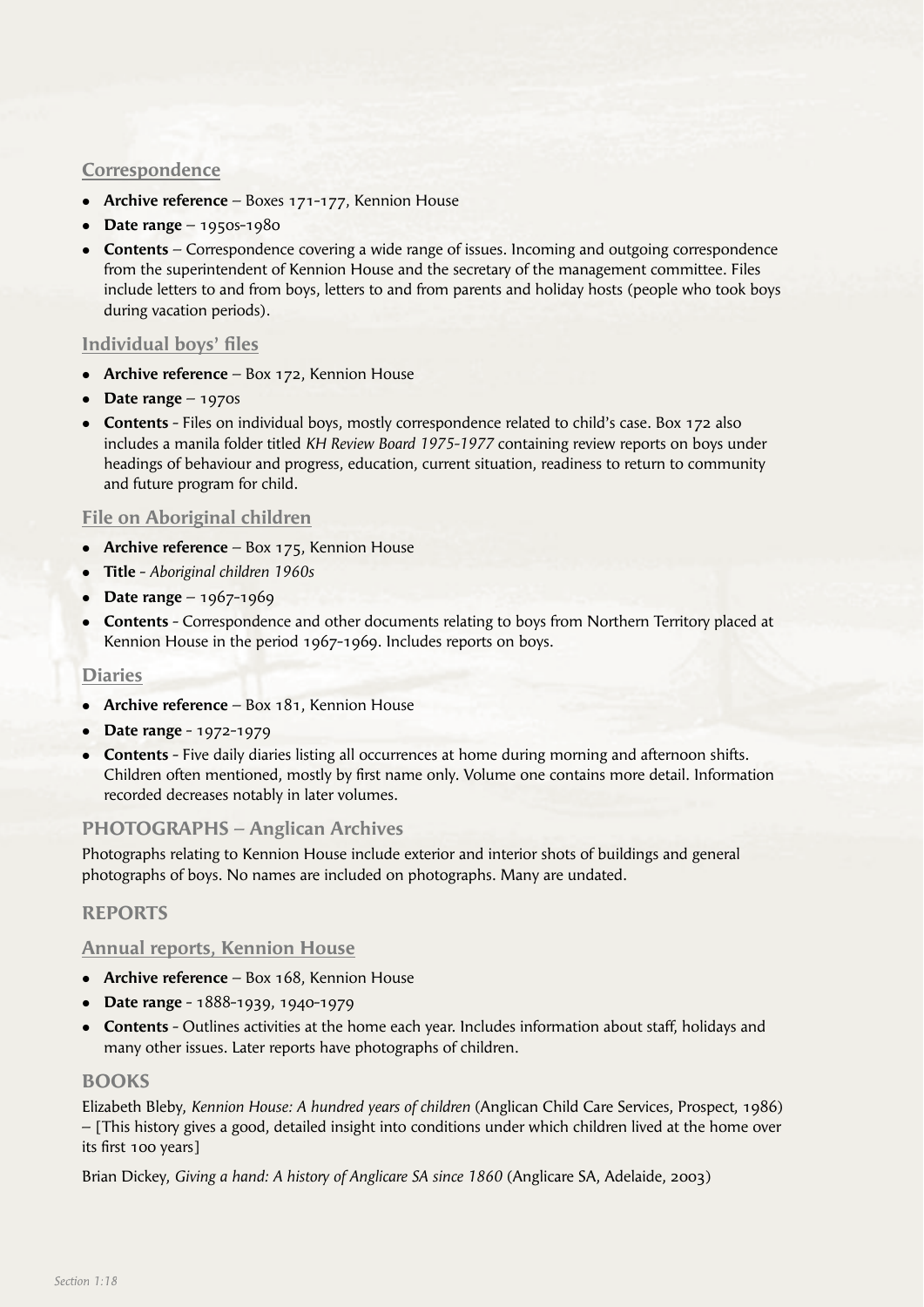Lady Victoria Buxton Girls Club

## *GENERAL INFORMATION*

**Period of operation:** 1898-1955 **Also known as:** No other names **Run by:** Anglican Church **Address:** Whitmore Square, Adelaide

#### *HISTORY*

Lady Victoria Buxton founded this club in 1898 with the aim 'to provide rooms where factory girls and others living in West Adelaide might meet for amusement and instruction'. It developed into a hostel for twenty-five girls which operated until 1955.

*Drawn from State Library of SA series description.*

#### *THE RECORDS*

• State Library of SA

#### **ADMISSION RECORDS**

No admission records have been located

#### **OTHER RECORDS – State Library of SA**

- **Archive reference** SRG 94/156
- <sup>l</sup>**Title** *Lady Victoria Buxton Girls Club*
- **•** Date range 1944-1960
- **Contents** One minute book, 1944-1954 and miscellaneous correspondence.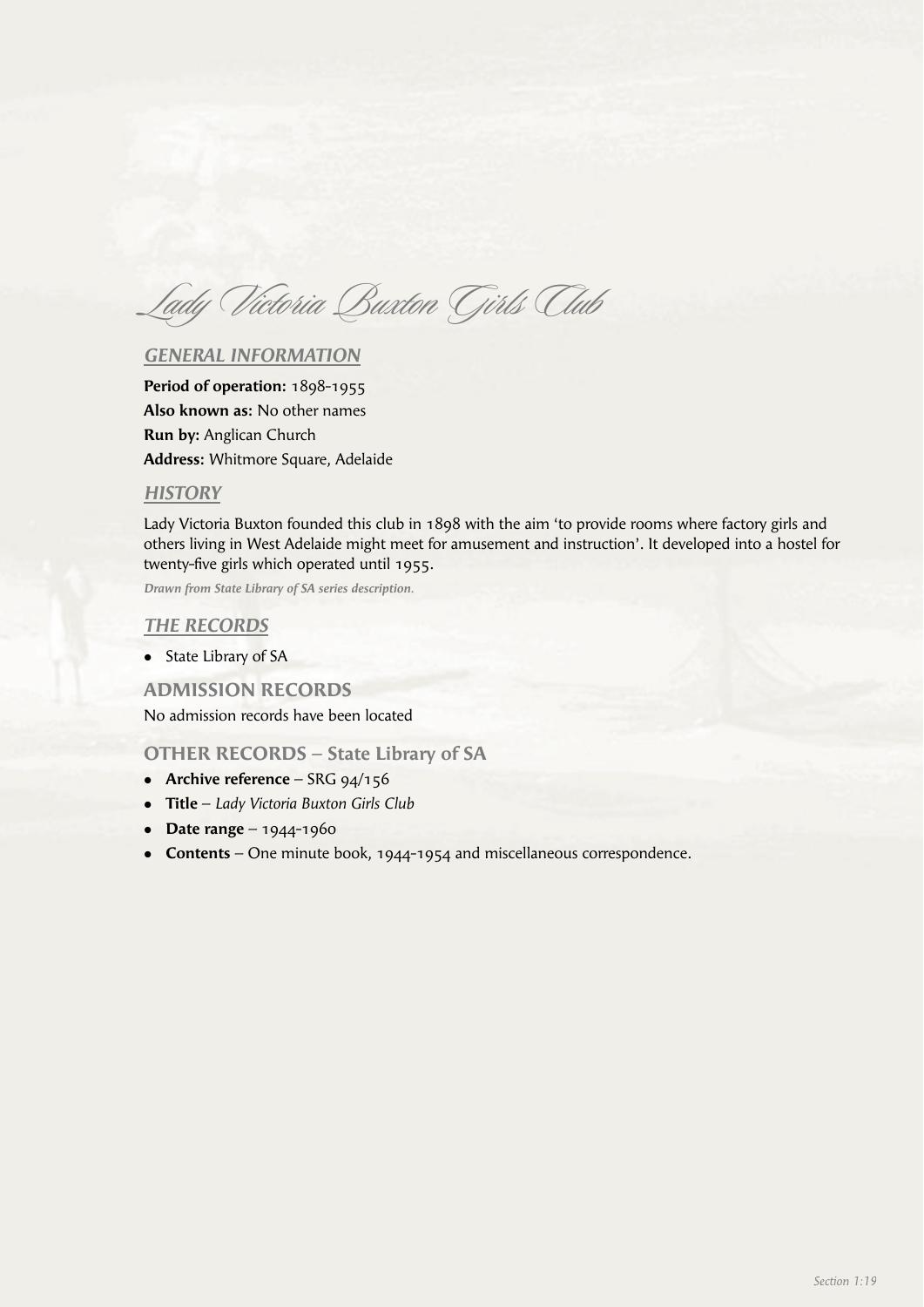Oft Francis House

*Everyone moved into their new home at the end of 1946. The attic rooms were used as the boys sleeping quarters. The ground rooms were in good order except for the kitchen, which was sub-standard. Behind the kitchen was a room we used as a dining room and there was a large room of the passage in the south side of the house, which had been a billiard room which had a full-sized billiard table in it. This was sold and the room was used as a chapel dedicated to St Francis. We had to install a proper sewerage system and update the bathroom and toilet facilities. An old lavatory seat was made of fine cedar so when the system was* 



*St Francis House 1950's; St Francis House, First group of boys, Left to right: Laurie Bray, Desmond Price, Ken Hampton, Richard Bray, Malcolm Cooper, Gordon Briscoe, Ron McCoy, Vincent Copley, Gerry Hill, Wilfred Huddleston, Courtesy of John P McD Smith.*

dismantled I had this fine bit of timber made into a Missal stand and placed it in the chapel. *Memoirs of Reverend Canon P McD Smith as quoted in John P McD Smith, 'The flower in the desert: a biography of the Reverend Canon P Mc D Smith' (Seaview Press, Henley Beach, 1999) p. 103.*

## *GENERAL INFORMATION*

#### **Period of operation:** 1946-1959

**Also known as:** St Francis Home for Inland Children Church of England Hostel for Inland Children **Run by:** Australian Board of Missions in conjunction with the Church of England **Address:** Glanville Hall, Park Avenue, Semaphore South

## *HISTORY*

Father P Mc D Smith started this home during 1946-1947. In 1941 he had established the St John's Hostel in Alice Springs to provide accommodation and education for outback children. St Francis House in Adelaide was founded as an extension of this Hostel, allowing him to send Aboriginal boys to the city to further their educational and employment opportunities. Initially six boys boarded in a home in Pembroke Street, Kensington Gardens owned by Miss Murphy, a keen supporter of Father Smith's work. The Australian Board of Missions [ABM] took note of this venture and later provided assistance for Father Smith to purchase a larger premises, Glanville Hall at Semaphore. This building was the former home of Captain Hart, a pioneer South Australian seaman. As the Board was not permitted in its constitution to own property, the Anglican Diocese of Adelaide held the property on its behalf. The home was under the control of a management committee which reported to the ABM.

Glanville House was a building of 28 rooms, including a tower, coach house, laundry and stables. It was set on grounds of five and a half acres (2.2 hectares). Although the first boys moved in during 1946, the home was not officially opened and blessed until 4 October 1947 - St Francis Day. The boys mostly came from Alice Springs, but in 1948 a number were accepted from a NSW institution called Mulgoa. By that time the home accommodated up to thirty boys. The boys attended Ethelton Primary School and Le Fevre Technical School. During their time in the home, boys were allowed to return to Alice Springs on vacation, but during the 1950s, only every second year. While in Alice Springs the boys stayed as a group at St John's Hostel rather than returning to their parents' homes.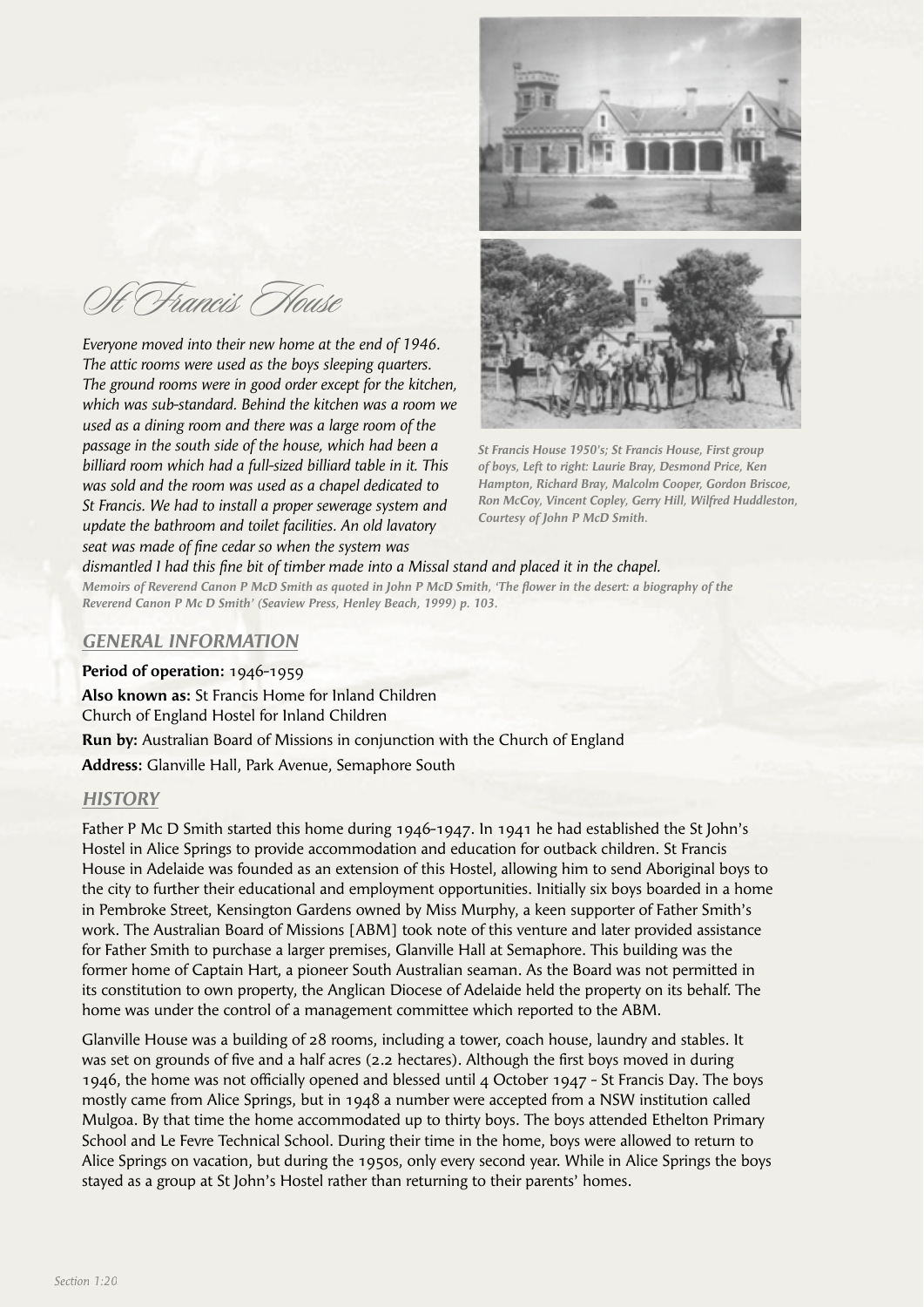Although Father Smith returned to Alice Springs in 1949, the home continued under committee management until 1959. In that year the Commonwealth Government withdrew its substantial financial support of the home, an act that forced its closure. Most of the boys still resident at the home were placed into foster care.

Drawn from John P Mc D Smith, 'The flower in the desert: a *biography of the Reverend Canon P Mc D Smith' (Seaview Press, Henley Beach, 1999). The chapter on St Francis House includes an excerpt from Reverend Smith's own writings about the establishment of the home.*

#### **THE RECORDS**

- Anglican Archives
- Private collection of Mr John P McD Smith.
- Australian Board of Missions records, Mitchell Library in Sydney

## **ADMISSION RECORDS**

No admission records have survived.

## **OTHER RECORDS – Anglican Archives**

Miscellaneous records originally held at the offices of the ABM in Adelaide.

#### **Minutes of the management committee**

- **Archive reference** Box 169, St Francis House
- **Date range** 1946-1952 & 1952-1961
- **Contents** Two minute books of handwritten and/or typed minutes of the management committee for the home. They include reports and discussion on the following subjects:
	- (1) Planning for and establishment of the home;
	- (2) Policies, rules and regulations of the home;
	- (3) Staff issues;

 (4) Lists of boys resident at the home at different times including dates of birth, dates of admission and whether attending school or employed;

 (5) Warden's monthly reports giving summary of the boys' activities, sometimes with names. Later Warden's reports from 1959 until closure give more detail and mention names;

(6) Discussion of placement of boys on closure of home with names.

**• Notes on contents** - Early minutes rarely mention boys' names or include information about admissions and discharges. Later minutes, with reports from the Warden, mention more names.

#### **Correspondence**

- **Archive reference** Box 169, St Francis House
- **•** Date range 1947-1959
- **Contents** Miscellaneous correspondence including some Wardens' reports with comments on boys. Letters related to fostering of boys on the closure of the home. Some names are mentioned.



*St Francis House, 2005 Courtesy Karen George, Coach House Courtesy Kay Goodman-Dodd.*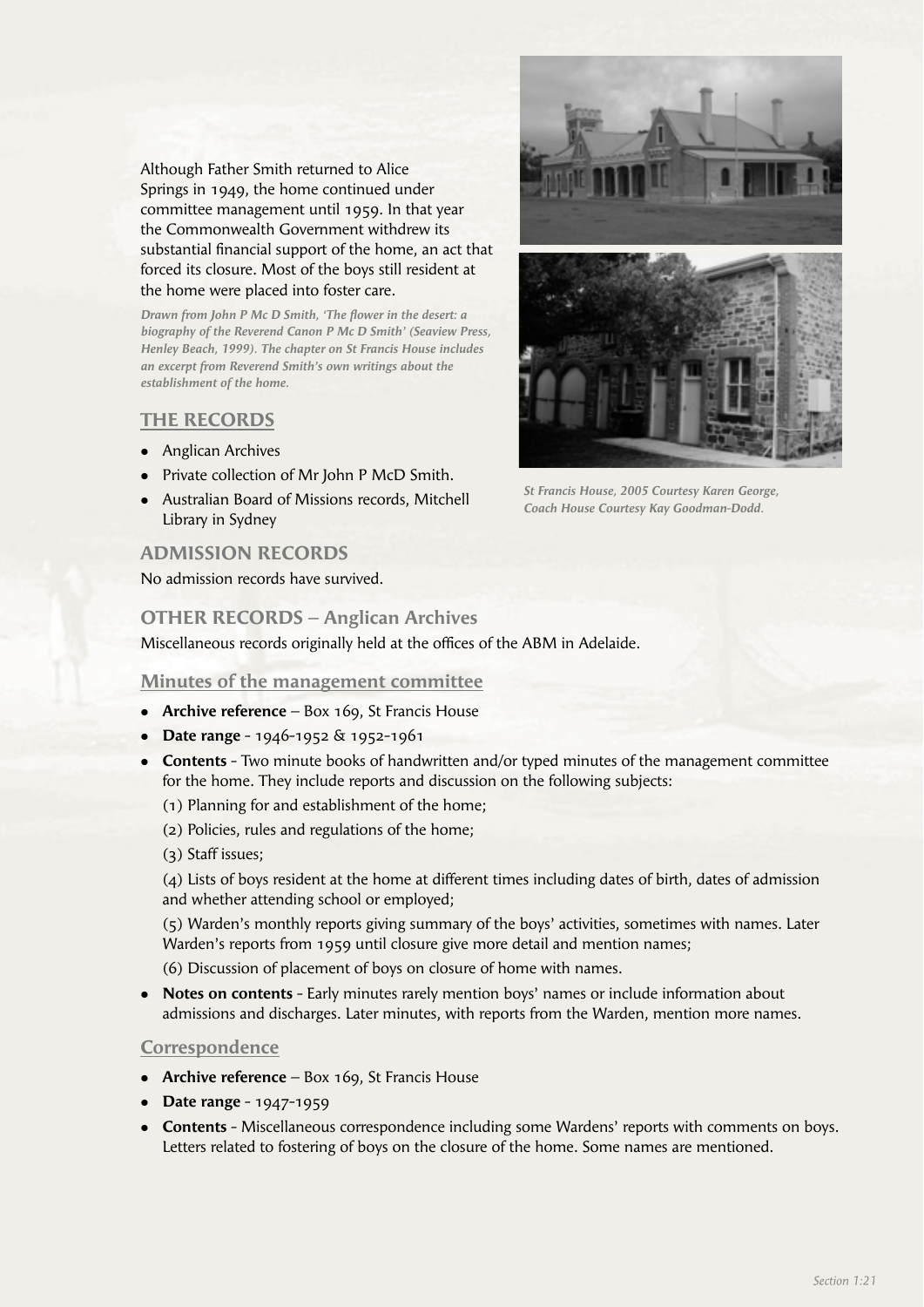# **Director of Welfare, St Francis House**

- **Archive reference** Box 169, St Francis House
- **•** Date range 1958-1960
- **Contents** Manila folder of loose documents including letters regarding payment of maintenance for, and transfer of, boys in the home. Names mentioned.

# **OTHER RECORDS - Private collection, John P McD Smith**

John Smith, the son of Reverend Smith, the founder of St Francis House, holds various records and photographs relating to the home.

## **Blank application form for St Francis House**

- **Date range** Unknown
- <sup>l</sup>**Contents** Form requests: (1) Boy's full name, (2) Date of birth, (3) Place, (4) Baptised, (5) Confirmed, (6) School Grade. A declaration to be signed by the parent authorises 'the Warden to act on my behalf as he considers in the best interests of my son'.
- **Notes on contents** There is no record of where or whether completed forms were kept.

## **Memoirs and other writings of Reverend Smith**

**Contents** - Some writings relate to the history of St Francis House.

#### **News clipping books**

**Contents** - Two volumes of clippings kept by Reverend Smith. Volumes contain many articles and published reports which relate to St Francis House.

# **Motion picture film**

- <sup>l</sup>**Title** *The Live Heart*
- **•** Date range 1953
- **Contents** Eleven-minute film produced by the Australian Board of Missions concerning the work of the Anglican Church in Alice Springs. Film includes footage of St Francis House in Adelaide and some of the boys resident there.

## **OTHER RECORDS - Mitchell Library, Sydney**

Photocopies and notes on these records are held at the Anglican Archives.

## **Anglican Board of Mission (Australia) records - General**

- **Archive reference** Manuscripts MLMSS 4503 Add on 2226
- **•** Date range 1887-1996
- **Contents** The Mitchell Library manuscript collection of 172 boxes, 2 parcels and 20 volumes includes some boxes/documents relating to St Francis House. The collection comprises minutes of meetings, correspondence and subject files. A detailed contents list is available in the Mitchell Library Reading Room.

**Anglican Board of Mission (Australia) records - St Francis House, SA** 

- <sup>l</sup>**Archive reference** Manuscripts MLMSS 4503 Add on 2226, Box 84
- **•** Date range 1951-1972
- **Contents** Correspondence mostly relating to establishment, running, policies, staffing and eventual closure of the home. Minute books which include boys names and discussion of some circumstances. Much of this material is also held in the Anglican Archives in Adelaide.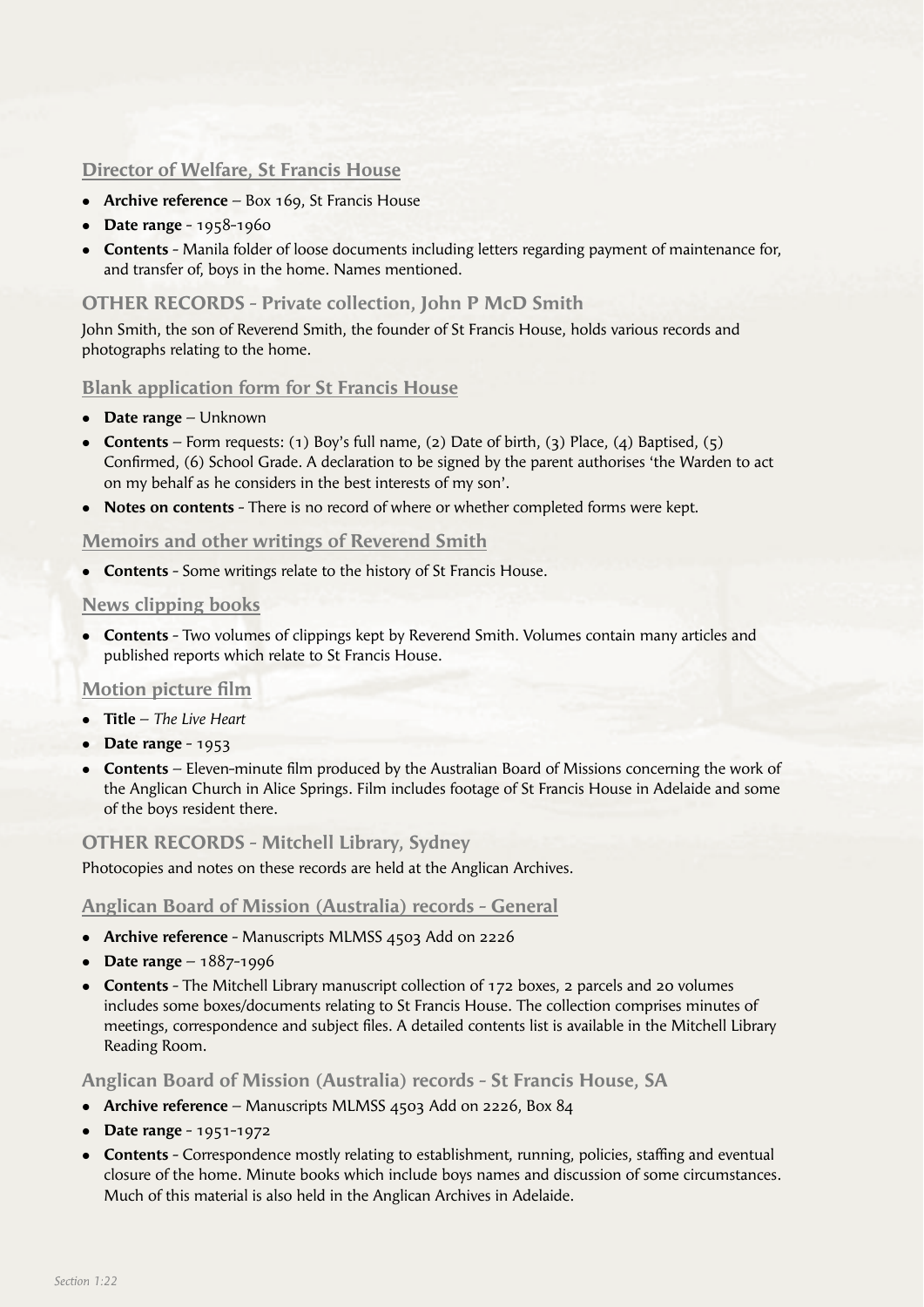## **PHOTOGRAPHS - Private collection, John P McD Smith**

- **•** Date range 1946-1980s
- **Appearance** Large photograph album
- **Contents** Early photographs of St Francis House, some of which include boys. Also includes many later photographs (1960s-1980s) of boys at reunions of St Francis House boys and at weddings and other events.

## **BOOKS**

John P Mc D Smith, *The flower in the desert: a biography of the Reverend Canon P Mc D Smith* (Seaview Press, Henley Beach, 1999).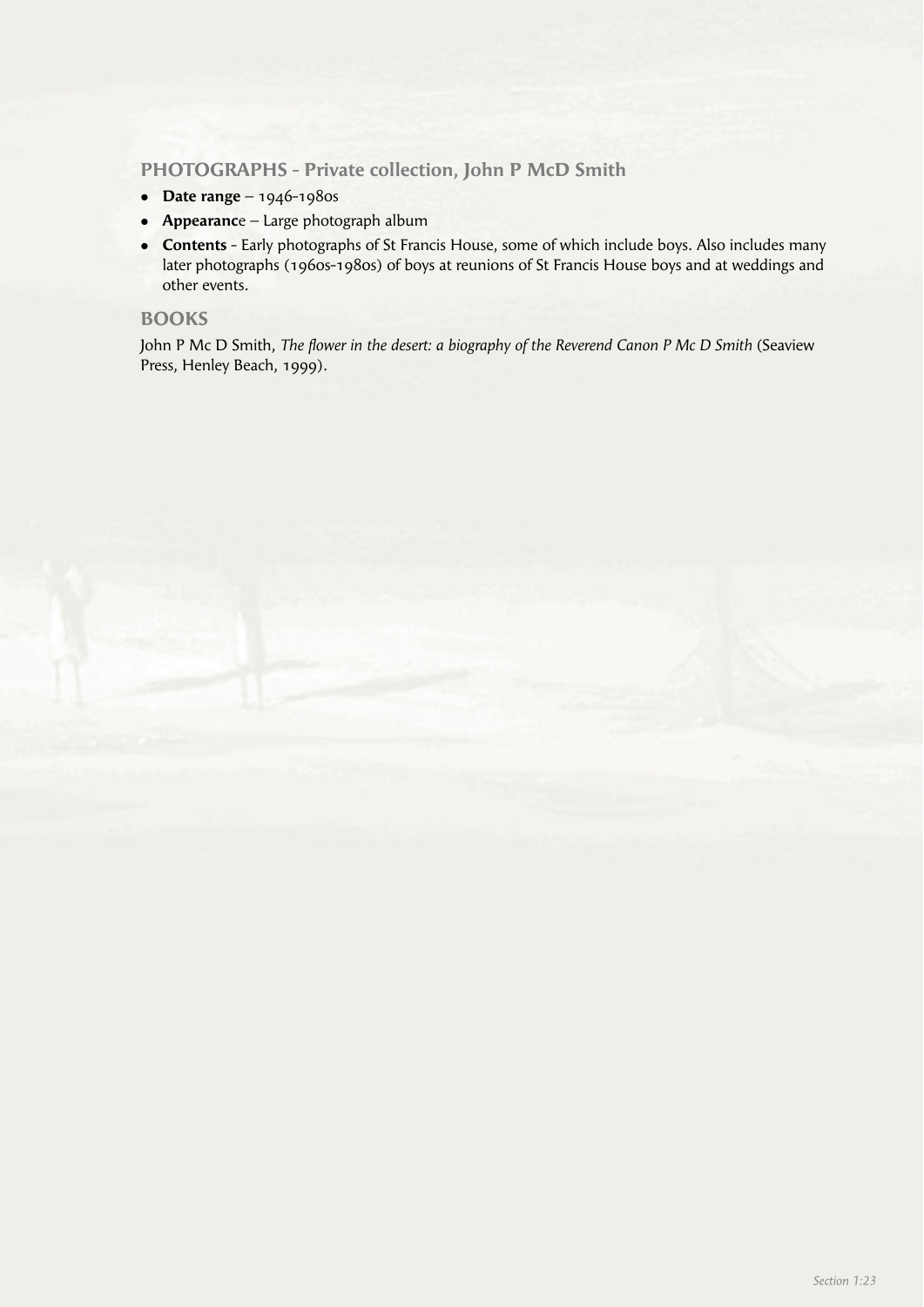St Mary's Mission of Hope

*I can remember, I was only young, before I was five. It was fun, the matron was lovely, kids everywhere. The staff were friendly. We used to line up for the bath, the little square baths. When one person got out the next child had to be ready to get in. They never seemed to change the water but we had fun times. The matron (Moody) was 'motherly' and was like that to everyone and we were like her family. I kept in touch with her until matron passed away. I also did voluntary work when St Mary's moved to Daphne Street. I invited Matron to my wedding in the early 80s and not long after she passed away.*

*Anonymous*

#### *GENERAL INFORMATION*

**Period of operation:** 1904-1978 **Also known as:** St Mary's Home for Children St Mary's Children's Home

**Run by:** Church of England

**Address:** 154 and then 222 Halifax Street, Adelaide, 1904-1969 26 Daphne Street, Prospect, 1969-1975



*St Mary's Daphne St, 1970's; Line Drawing of St Mary's; St Mary's front gate Courtesy Anglican Archives* 

#### *HISTORY*

This Mission, with the primary aim to rescue homeless girls, began in 1904 at 154 Halifax Street, Adelaide. Shortly after opening it moved a few buildings along the street to No. 222. Both of these former premises have since been demolished. At the home girls were sheltered, counselled and assisted to find respectable employment. Between 1909 and 1916, 246 girls passed through the Mission. Many were girls who did not qualify for admission to the House of Mercy at Walkerville where recommendation by a clergyman was required.

In 1922 the focus of the home changed to caring for children of toddler age who were unable to be cared for by their families or who had been made state wards after being charged as neglected. The home accommodated an average of 30 children, offering shelter, care and religious education. During the 1930s the home operated in cooperation with The Orphan Home at Mitcham. It took charge of toddlers and teenagers while the Orphan Home took mostly children of school age. During the 1940s a number of Aboriginal girls were sent from the Northern Territory to St Mary's, and the home was paid a subsidy by the Native Affairs Department for their care.

In 1968 the dilapidated Halifax Street building was closed down and the home was moved to a new purpose-built facility at 26 Daphne Street, Prospect. This new accommodation was donated by Mr EW Tucker whose mother had been on the St Mary's management committee in the 1920s. In 1978 the Anglican Child Care Committee was established and St Mary's became a part of that federation. A day care centre for pre-school children now operates at Daphne Street. The former residential area of the home now houses the offices of Anglicare SA.

*Drawn from Brian Dickey, 'Giving a hand: A history of Anglicare SA since 1860' (Anglicare SA, Adelaide, 2003) and summary history of St Mary's prepared by the same author for the Anglican Archives.*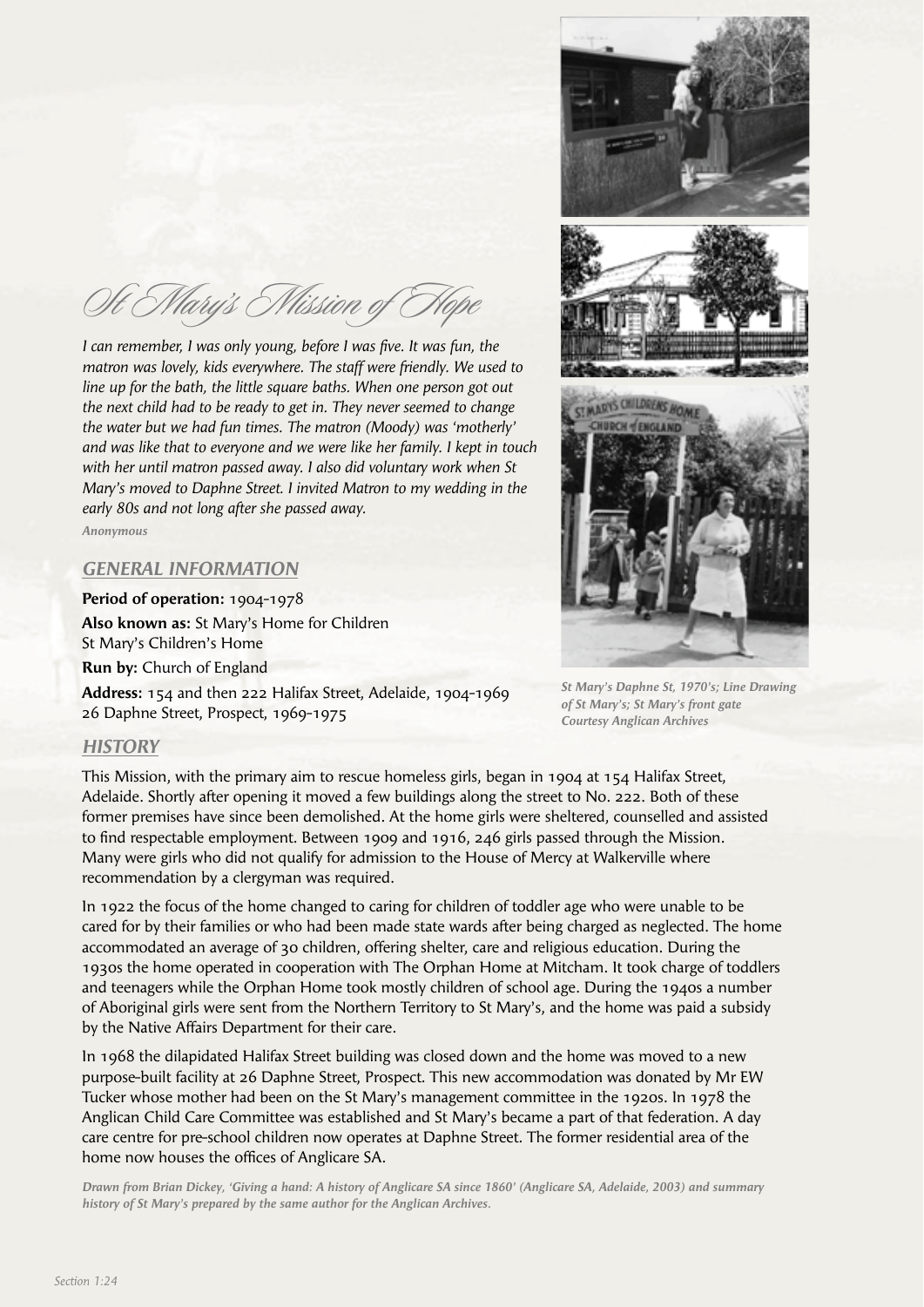# *THE RECORDS*

- Anglican Archives
- **State Library of South Australia**

## **ADMISSION RECORDS -Anglican Archives**

#### **Admission register**

- **Archive reference** Box 101, St Mary's Mission of Hope
- <sup>l</sup>**Title** *January 1909 Admission Book, Mission of Hope*
- **•** Date range 1909-1946
- **Appearance** Black foolscap book with above title inside front cover.
- **Contents** Initially each page is divided into three columns with headings: (1) Admission, (2) Dismissal, (3) Particulars. From page 16, entries are divided over two pages. Left hand page: Admission information (i) Child's name, (ii) Particulars. Right Hand page: Discharge information with same two headings.
- **Notes on contents** Layout of entries changes over time.

(1) Admission gives name of child and date of admission;

- (2) Dismissal gives discharge date;
- (3) Particulars sometimes includes where discharged to and other notes and comments;
- (i) Child's Name gives name, age, address, baptism date (not all details are provided for each child);
- (ii) Particulars can include admission date, mother's name, who applied for admission, father's name, financial information, date of discharge and where discharged to.

## **Roll books**

- **Archive reference** Box 107, St Mary's Home for Children
- **•** Date range 1963-1983
- **Appearance** Two spiral bound notebooks and one hardcover account book containing admission and discharge information.
- <sup>l</sup>**Contents** *Book 1*, 1963-1969, titled *1963-1969 St Mary's* is divided by month with handwritten list of names and dates of admission and/or discharge next to them.

*Book 2* , 1973-1978 is the same.

 *Book 3*, 1982-1983 is arranged by month, divided into columns with headings: (1) Admitted, (2) Name, (3) Discharged.

#### **Discharges and admissions**

- **Archive reference** Box 107, St Mary's Home for Children
- **•** Date range 1974-1978
- <sup>l</sup>**Appearance** Notebook with orange cover, titled *St Mary's Discharge and Admission 1974-78.*
- **Contents** Initially divided into columns: (1) Date of Admission, (2) Child's name, (3) Name of admitting person, (4) Address of next of kin, (5) Phone contact, (6) Signature of person removing child from home, (7) Date of discharge, (8) Items of clothing left with child on admission.

 At page 32 becomes 1 page per child listing: (1) Child's name, (2) Date of birth, (3) Name and address of person placing child, (4) Child's doctor and telephone number, (5) Immunisation since birth, (6) Illness, Injuries (time and place) (witness and circumstances), (7) Both parents names and addresses with telephone number, (8) Date commenced at St Mary's, (9) Signature of person removing child, (10) Signature of person placing child, (11) Clothing left with child.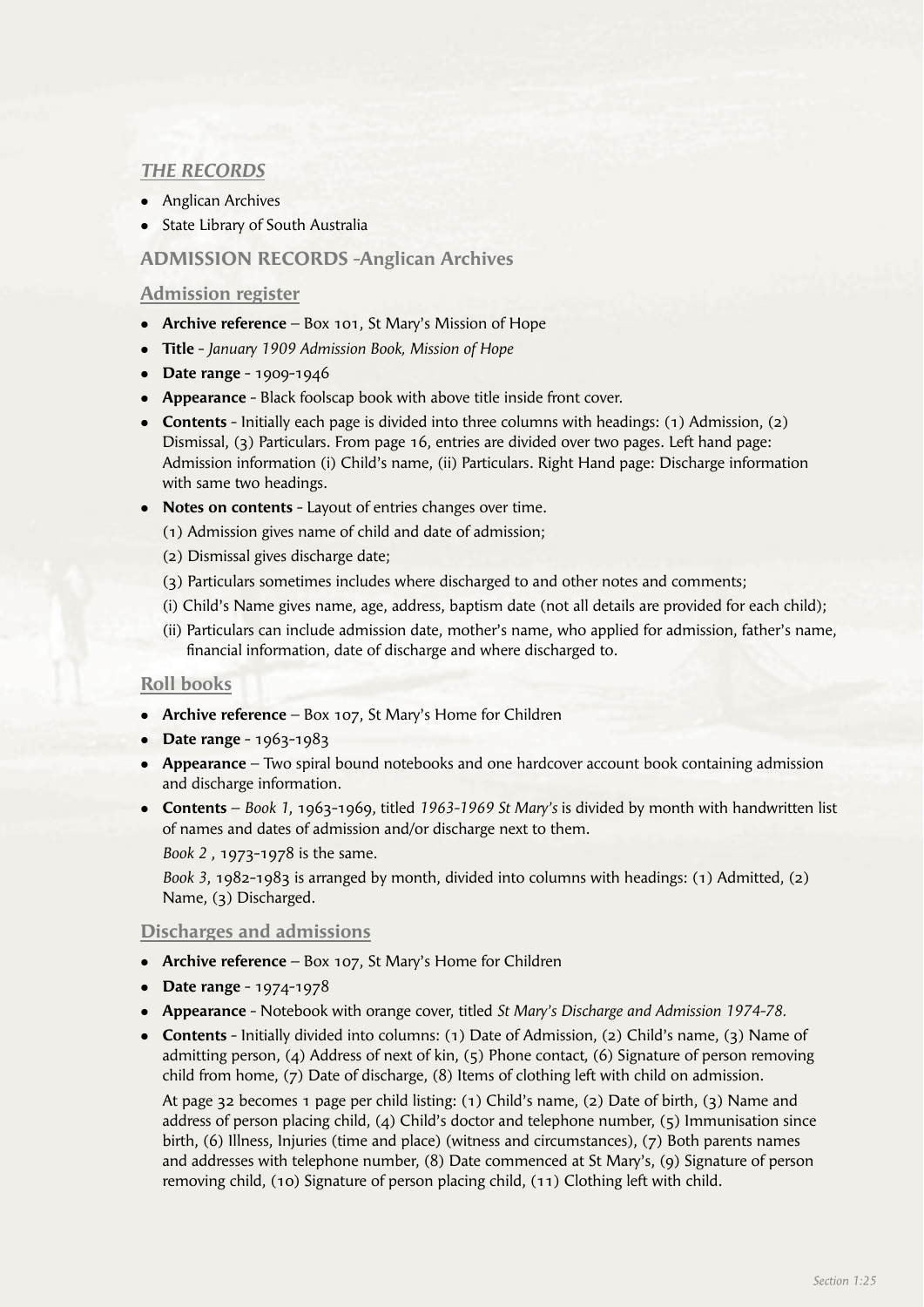# **Admission forms**

- **Archive reference** Box 107, St Mary's Home for Children
- <sup>l</sup>**Date range** 1970-1990
- **Contents** 1 small envelope containing miscellaneous admission forms, 1970s.

 Three manila envelopes titled *St Mary's Admissions 1977-78, St Mary's Admission forms 1979 and 1980 Admissions,* each containing bundles of handwritten pages listing: (1) Child's name, (2) Date and place of birth, (3) Religion, (4) Name and address of person placing child/signature of agency placing child, (5) Date admitted to St Mary's, (6) Date discharged, (7) Signature of person removing child, (8) Name of agency assisting family of child, (9) Clothes left behind with child, (10) Immunisations complete/incomplete.

 Four manila folders titled *St Mary's 1981 Admission Forms; 1982-83 Admission forms; 1983-86 St Mary's Admissions; and St Mary's Admission details, 1986-90.* Same as above, but typewritten forms.

## **Discharge forms**

- **Archive reference** Box 107, St Mary's Home for Children
- **•** Date range 1986-1990
- **Contents** Yellow forms with: (1) Name, (2) Date of birth, (3) Date of discharge, (4) Transferred or discharged to.

## **St Mary's admissions 1970s**

- **Archive reference** Boxes 108-113, St Mary's Home for Children
- **•** Date range 1970s
- **Appearance** Individual files on children in manila folders, filed alphabetically.
- **Contents** Files include correspondence, reports and other information relating to each child and an admission form titled *Application for Admission to Kennion House, Farr House, St Mary's Home for Children.* Form gives: (1) Name of child, (2) Parents names and details, (3) Financial commitments, (4) Parents' marital status,  $(5)$  Name and address of next of kin,  $(6)$  Significant/concerned others, (7) Custody/Access information, (8) Maintenance information, (9) Medical benefits, (10) Other children, (11) Reasons for placement, (12) Has child previously been in a home? (13) Previously in a foster home? (14) Denomination of child, (15) School attended, (16) Information about interests, personality of child, (17) Information about family allowance payment. Form ends with a ten point agreement signed by parent/guardian.

## **OTHER RECORDS - Anglican Archives**

## **Matron's reports**

- **Archive reference** Box 101, St Mary's Mission of Hope
- <sup>l</sup>**Date range** 1941-1951, 1967-1969, 1966-1970
- **Contents** Reports discuss admissions and discharges, health of children, maintenance and staff issues. Names of children are occasionally mentioned.

#### **Secretary's reports**

- **Archive reference** Box 101, St Mary's Mission of Hope
- **Date range** 1941-1944, 1956, 1958, 1963.
- **Contents** Matron's reports, covering the same period and giving names and details of children are included in this file.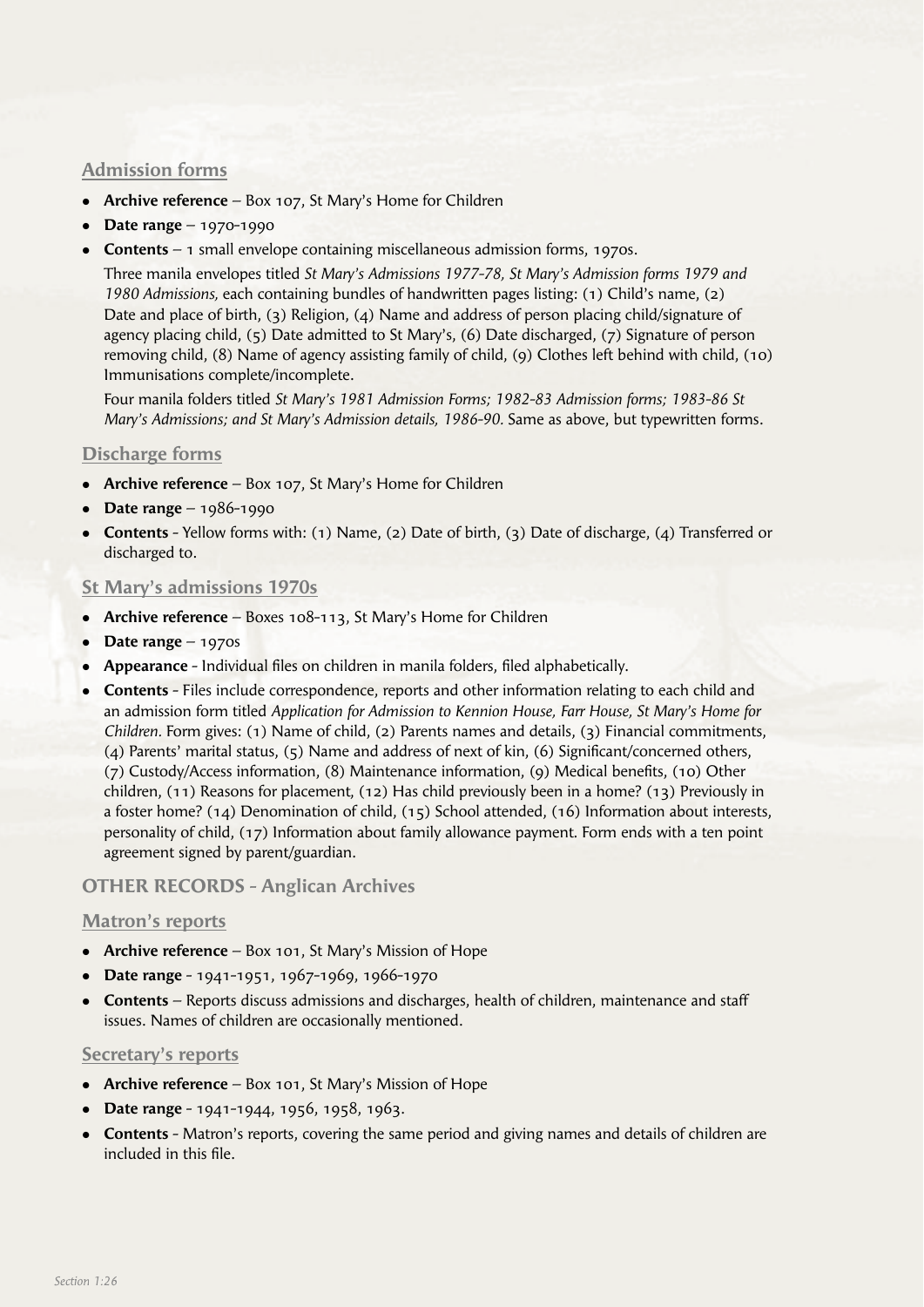#### **Visitors' reports**

- **Archive reference** Box 101, St Mary's Mission of Hope
- **•** Date range 1949-1973.
- **Contents** A visitor was appointed each month to inspect the home, support the matron, take children to appointments and report at management meetings. Names of children are mentioned occasionally especially in health matters.

#### **Minutes of the management committee**

- **Archive reference** Box 104, St Mary's Home for Children
- **Date range** 1936-1958, 1965-1975
- **Contents** Minutes of the management committee are variously handwritten and/or typed and pasted into notebooks. Later minutes are loose typewritten sheets, offering less detail and few names. Minutes include:
	- (1) Admissions and discharges approved or disapproved by the committee- in earlier volumes names and ages of children are recorded and sometimes a reason for their admission is given;
	- (2) Notes of discussion under the heading of a child's name, often related to health issues or transfers from home;
	- (3) Discussion of policies of home, maintenance, staff and other issues;
	- (4) Matron's and secretary's reports, mentioning names of children, are sometimes included.

#### **OTHER RECORDS - State Library of South Australia**

SRG 94/119 Anglican Church of Australia/St Mary's Mission of Hope

#### **Miscellaneous correspondence and general papers**

- <sup>l</sup>**Archive reference** SRG 94/119/3, SRG 94/119/4 & SRG 94/119/5
- <sup>l</sup>**Date range** 1930-1939, 1940-1949 & 1950-1952
- **Contents** Correspondence and papers in these files are general, relating to many aspects of the running of the home. Occasional letters concern children and mention names.

**REPORTS – State Library of South Australia**

**Annual reports, St Mary's Mission of Hope**

- **•** Archive reference SRG 94/119/1
- **•** Date range 1906-1947 (Incomplete)
- **Contents** Reports provide an update of developments during the year, including information about building, staff, events and outings for children. Photographs of the home and of children are sometimes included.

## **PHOTOGRAPHS – Anglican Archives**

A limited number of photographs of St Mary's before it moved to Prospect are held. A number of photographs depict St Mary's at Daphne Street and in its present use as a childcare centre.

#### **BOOKS**

Brian Dickey, *Giving a hand: A history of Anglicare SA since 1860* (Anglicare SA, Adelaide, 2003)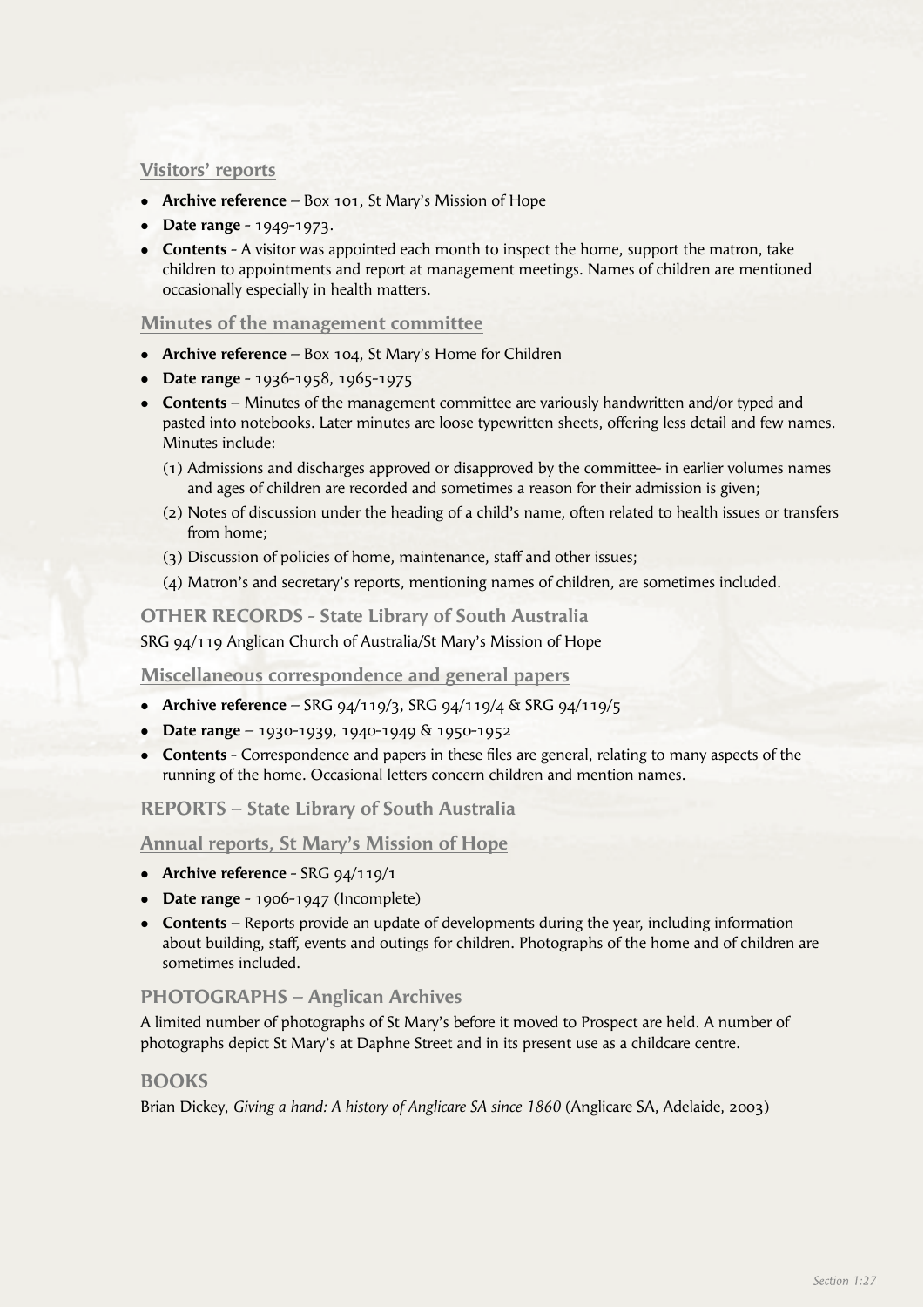Anglican Social Welfare Bureau

# *GENERAL INFORMATION*

As well as documents relating to homes, the Anglican Archives holds general records relating to the work of the Anglican (or Church of England) Social Welfare Bureau. These include card indexes, case registers and day books which record information about all people assisted by the Bureau. Most children admitted to Anglican homes have an index card, or register entry, recording details of their situation.

## *THE RECORDS*

## **CARD INDEXES**

## **Church of England Social Welfare client files – Unmarried mothers**

- **•** Date range 1955-1970
- **Appearance** Small white file cards.
- **Contents** Card created for each person who sought help from the Bureau. Information includes: (1) Name, (2) Address, (3) Date, (4) Registration number, (5) Referral, (6) Request. Notes on each case follow. Filed alphabetically.

#### **Church of England Social Welfare client files - Children**

- **•** Date range 1948-1980
- **Appearance** Large yellow index cards. Later cards are pink.
- **Contents** Cards created specifically for children seen by the social worker. Information includes: (1) Registration number and date, (2) Name, (3) Address, (4) Referral, (5) Request. Second half of card headed Family Details includes; (6) Father, (7) Occupation, (8) Age, (9) Mother, (10) Siblings. Further detailed information about child and case is also recorded. Additional entries on card are dated. Letters and other documents are often attached. Cards filed alphabetically by name of parent.

#### **Church of England Social Welfare Bureau client files**

- **•** Date range 1945-1949
- **Appearance** Small green index cards.
- **Contents** Preceded the yellow children's cards. Date mostly from 1940s and contain similar information to yellow cards. Children sometimes identified as Aboriginal.

## **CASE REGISTERS AND DAY BOOKS**

#### **Case register and foster homes**

- **•** Date range 1947-1948
- **Appearance** Register book with numerical index in front cover.
- **Contents** This register preceded the green and yellow index cards. Names of clients arranged alphabetically. Information includes names, addresses, referral and request. Amount of information varies greatly.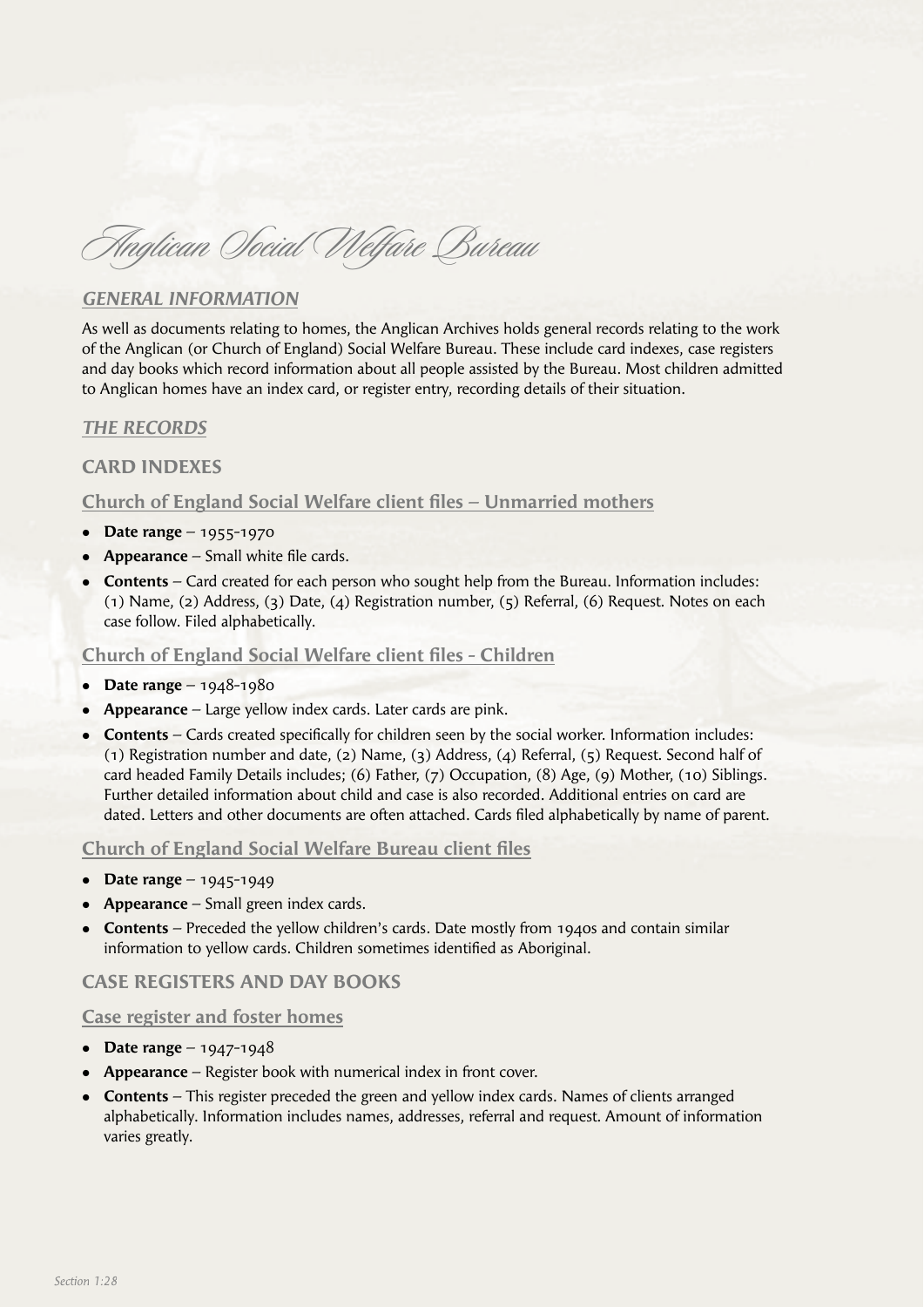# **Church of England Social Welfare case registers**

- **•** Date range 1947-1954
- **Appearance** Thirteen volumes of registers.
- **Contents** Volumes list all requests and visits to the social worker each day, including those related to placement or adoption of children. Gives name, nature of request and information about request. Names of clients and registration numbers underlined when file card created. More detailed entries in earlier years. Some attached correspondence and occasional admission forms signed by parents. Index in front of registers.

## **Church of England Social Welfare day books**

- <sup>l</sup>**Date range** 1967-1991
- **Appearance** Forty volumes of day books.
- **Contents** Volumes list all requests and visits to the social worker each day. Provide following: (1) Name, (2) Registered number, (3) Address, (4) Referral, (5) Request, (6) Time, (7) Letters in/out, (8) Telephone in/out, (9) Remarks. Much less detail than earlier case registers. Requests for child placement give parents'/guardians' names, not children's names.